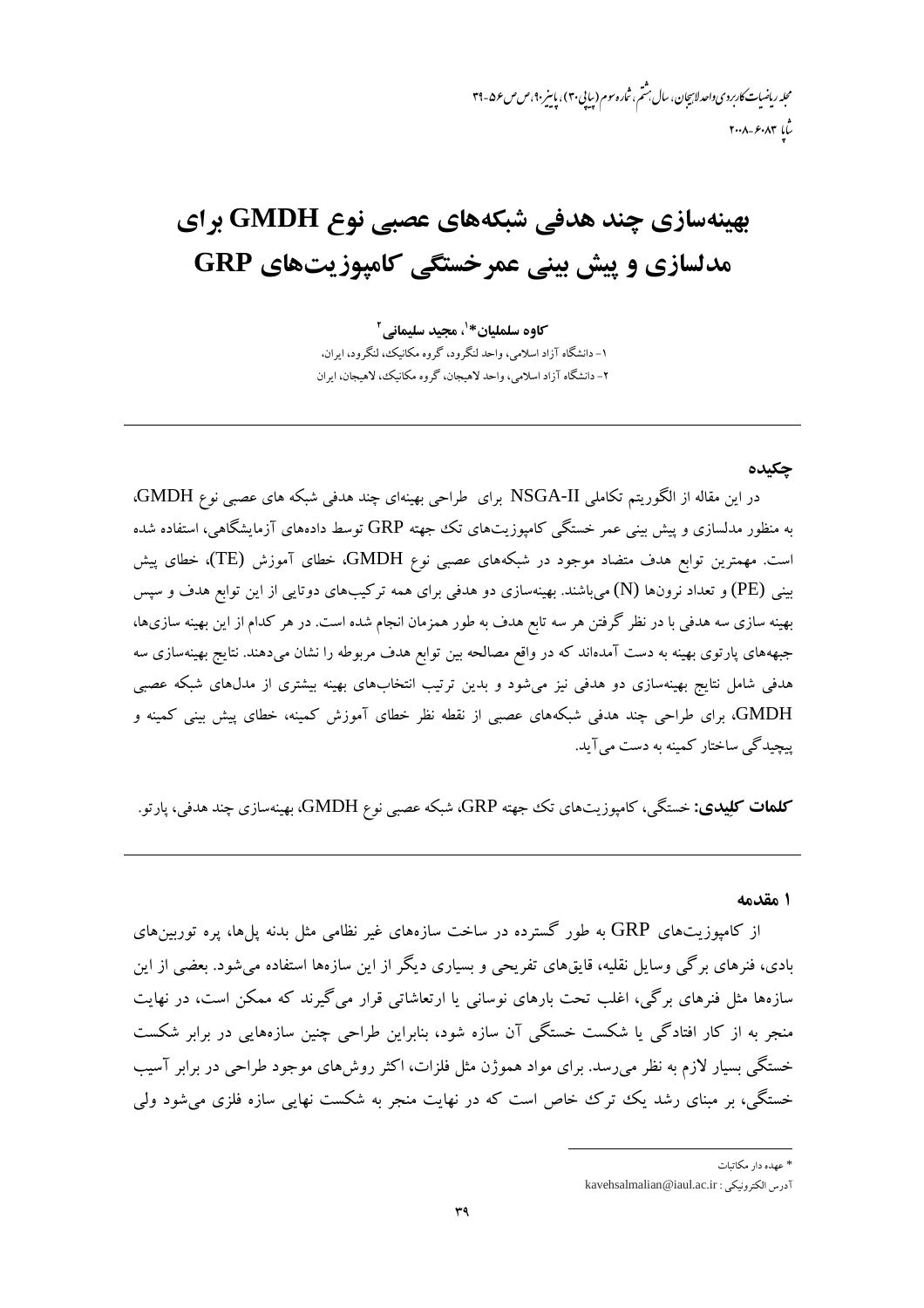سلىيان وسلىانى، بىيەنىازى جندىدنى تىكەناي عصبى نوع GMDH براي مدلسازى و پىش مىي عرضْمَى كامىوزىت ناي GRP

مکانیزم خستگی در کامپوزیتها به علت انواع مختلف خرابی (ترک های ماتریسی، جدایش الیاف از ماتریس، شکست الیاف و…) که ممکن است در آنها ایجاد شود، بسیار پیچیدهتر از فلزات است. روند آسیب خستگی در کامپوزیتهای تک جهته بر مبنای فیزیک و مکانیزم ترک در سه ناحیه ماتریس، فصل مشترک الیاف- ماتریس و الياف به طور شماتيک در شکل (۱) نشان داده شده است[۱].

به منظور تحلیل دقیق شکست خستگی ورقهای کامپوزیتی بر مبنای تحلیل لایه به لایه کامپوزیت، توجه کردن به رفتار خستگی تک تک لایهها، از اهمیت بالایی برخوردار است. لایههای تشکیل دهنده ورقهای کامپوزیتی معمولاً بارهای خستگی پیچیدهای را متحمل می شوند که این بارها با تغییرات در دامنه، مقدار متوسط، فرکانس و شکل موج سیکل تنشی در زمان کارکرد کامپوزیت تشخیص داده می شوند[۲]. به دلیل عدم وجود یک معیار شکست کاملاً مشخص که بتواند برای پیش بینی شکست خستگی کامپوزیتها استفاده شود، آزمایش،های گستردهای باید برروی کامپوزیتهای الیافی با زوایای مختلف الیاف و شرایط بارگذاری متعدد انجام شود که دارای هزینه و زمان زیادی می باشد، بنابراین نیاز به یک مدل ریاضی بر اساس دادههای آزمایشگاهی کاملاً محسوس می باشد. اخیراً استفاده از شبکههای عصبی مصنوعی (ANNs) برای مدلسازی دادههای آزمایشگاهی رواج پیدا کرده است. مدل $بازی با استفاده از شبکههای عصبی برای فرآیندهایی که خصوصیات زیر را دارا$ هستند، مناسبتر است: پایگاه دادههای وسیعی در دسترس باشد، پیدا کردن حل دقیق با استفاده از روشهای ریاضیاتی موجود برای آنها بسیار مشکل باشد و دسته دادهها ناکامل، دارای اغتشاش و پیچیده باشند [۳]. از میان روشهای مختلف شبکههای عصبی، الگوریتم دستهبندی دادههای عددی (GMDH) روش خود ساماندهای می باشد که توسط آن مدلهای پیچیده بر مبنای برآورد عملکرد آنها روی زوج دادههای چندورودی-تک خروجی تولید می شوند. GMDH اولین بار توسط Ivakhneko به عنوان یک روش تحلیل چند متغیرهای برای مدلسازی و شناسایی سیستمهای پیچیده ابداع شد. هدف اصلی  $\operatorname{GMDH}$  ایجاد یک تابع تحلیلی بر مبنای تابع انتقال درجه دوم میباشد که ضرایب آن با استفاده از روش رگرسیون به دست میآیند [۴]. مشکل اساسی در طراحی ساختار شبکههای عصبی از جمله نوع GMDH، وجود چند تابع هدف است که با یکدیگر در تضادند [۵]. برای مثال، با افزایش پیچیدگی شبکه، خطای مدلسازی کاهش می یابد ولی به علت ایجاد مساله Overfitting، توانایی پیش بینی شبکه کم می شود. بنابراین شبکههای عصبی نوع GMDH باید از دید تمامی توابع هدف (خطای مدلسازی، خطای پیش بینی و تعداد نرونها که نشان دهنده پیچیدگی شبکه میباشد) به طور همزمان بهینه گردند [۶]. در مسایل بهینه سازی چند هدفی، توابع هدف متعددی وجود دارند که باید به طور همزمان بهینه شوند. بنابراین یک جواب بهینه وجود ندارد، بلکه مجموعهای از جوابهای بهینه به نام جوابهای بهینه شده Pareto ارایه میگردند. این تفاوت اساسی بین بهینهسازی چند هدفی و تک هدفی میباشد و طراح با توجه به نیاز و اهمیتی که برای توابع هدف خاص قایل است، یکی از بردارهای طراحی را انتخاب می کند. استفاده از ANN برای پیش بینی مقاومت خستگی کامپوزیتهای APC-2 graphit-PEEK توسط Aymerich و Serra انجام شده است که در منبع [۷] آمده است. کامپوزیتهای تقویت شده با الیاف کربن و شیشه توسط Lee و همکارانش [۸] مورد استفاده قرار گرفته است تا عملکرد ANN در پیش بینی شکست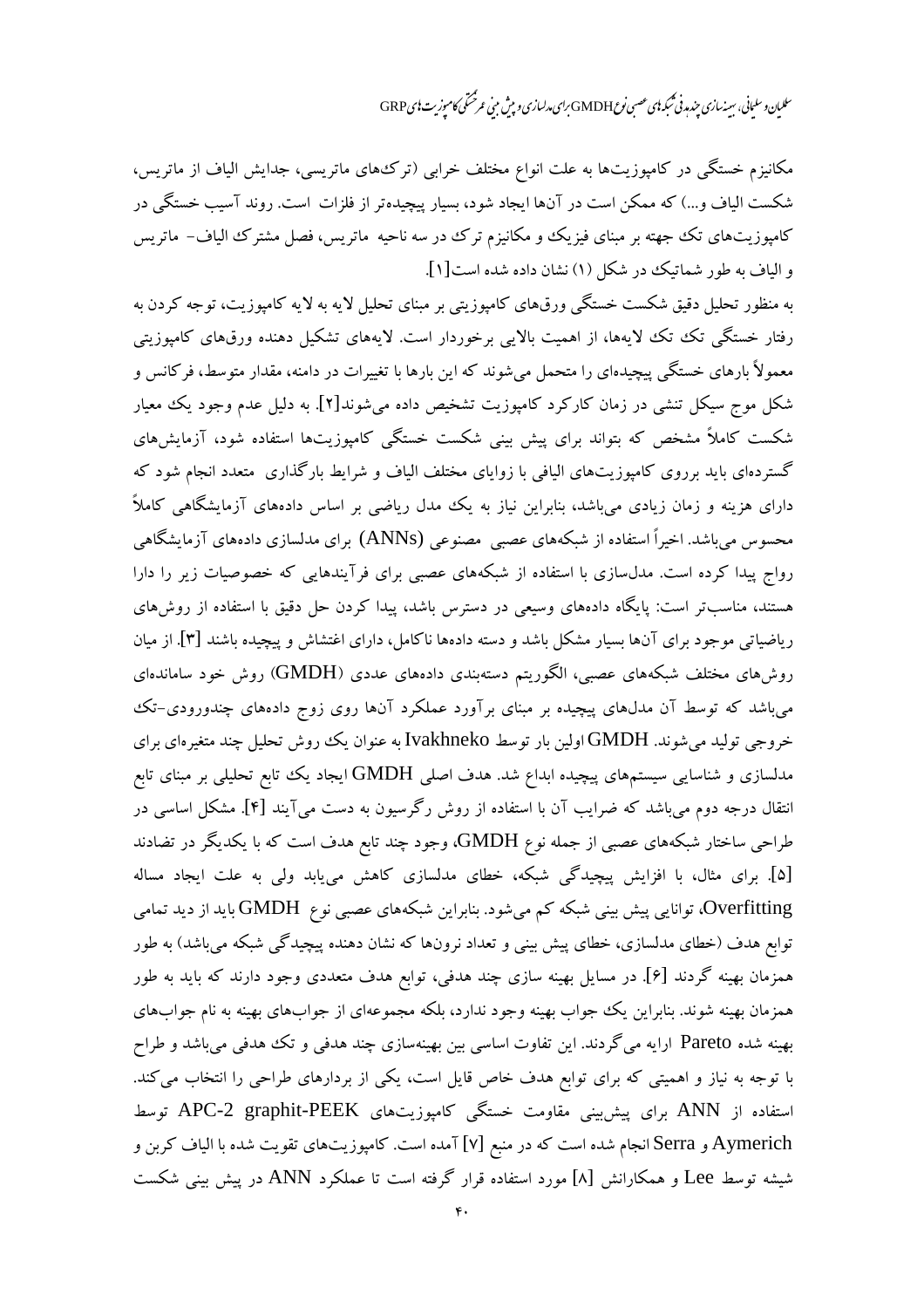محله رماضات کاربردی واحد لاسچان ۳۰ (۱۳۹۰) ع۵-۳۹

خستگی ورقهای کامپوزیتی تحت نسبتهای تنشی متعدد بررسی شود. ازANN برای پیش بینی طول عمر خستگی glass fiber/epoxy تک جهته با زوایای الیاف مختلف و شرایط بارگذاری متنوع توسط -Al Assaf و El-Kadi استفاده شده است [٩- ١٢].

در این مقاله، از الگوریتمهای تکاملی به منظور طراحی بهینهای شبکههای عصبی نوع GMDH، برای مدلسازی و پیش بینی عمر خستگی کامپوزیتهای تک جهته GRP استفاده شده است. بدین منظور از الگوریتم تکاملی چند هدفی NSGA-II با مکانیزم حفظ تنوع ژنتیکی جدید که توسط بعضی از مولفین اخیرا ارایه شده است [۱۳و۱۳]، برای بهینه سازی پارتویی چنین شبکههای عصبی GMDH استفاده شده است. مهمترین توابع هدف موجود در شبکههای عصبی نوع GMDH که با یکدیگر در تضادند، خطای آموزش (TE)، خطای پیش بینی (PE) و تعداد نرونها (N) هستند. تعداد کل دادههای آزمایشگاهی ۷۴ مجموعه داده میباشد که از ۵۰ دسته داده برای برآورد خطای آموزش (TE) و از ۲۴ دسته داده باقیمانده برای ارزیابی خطای پیش بینی (PE) استفاده شده است. زوجهای مختلفی از این توابع هدف، (TE-PE) ، (N-TE) و (N-PE) برای بهینه سازی دو هدفی پارتویی مدلهای شبکه عصبی GMDH انتخاب شدهاند. علاوه بر این، هرسه تابع هدف ذکر شده در یک فرآیند بهینهسازی سه هدفی مورد استفاده قرار گرفتهاند که در نتیجه مجموعه پارتوی کاملی از جوابهای بهینه مدلهای GMDH ایجاد می شود که می توان یکی از آنها را به عنوان مدل نهایی مناسب برای پیش بینی عمر خستگی کامبوز ستھای تک جهته $\operatorname{GRP}$  انتخاب کر د.

## **۲ مدلسازی با استفاده از شبکههای عصبی نوع GMDH**

با استفاده از الگوریتم GMDH یک مدل به صورت مجموعهای از نرونها که در لایههای متوالی قرار دارند، نمایش داده میشود که در آن زوجهای مختلف از نرونهای هر لایه، میتوانند توسط یک چند جملهای درجه دوم به هم متصل شوند و نرونهای لایههای بعدی را بسازند. مساله شناسایی یک سیستم، در واقع پیدا کردن یک تابع مانند  $\hat{f}$  است تا این که بتواند به طور تقریبی به جای تابع واقعی  $f$  استفاده شود، تا برای هر بردار  $M$  ورودی داده شده  $x_1, x_2, x_3, ..., x_N$  خروجی و ابه خروجی واقعی  $y$  نزدیک کند. بنابراین تعداد زوج داده چندورودي- تک خروجي، موجود مي باشد تا اين که:

$$
y_{i} = f(x_{i}, x_{i}, x_{i}, ..., x_{i})
$$
\n
$$
i = 1, ..., m
$$
\n(1)

حال آموزش شبکه عصبی نوع  $\operatorname{GMDH}$ ، برای پیش بینی مقادیر خروجی  $\hat{\text{y}}$  برای هر بردار ورودی داده شده امکان پذیر است و  $\hat{y}$  به صورت زیر نمایش داده میشود:  $X = (x_{i_1}, x_{i_2}, x_{i_3},..., x_{i_n})$ 

$$
\hat{y}_{i} = \hat{f}(x_{i}, x_{i}, x_{i}, ..., x_{in}), \quad i = 1, ..., m
$$
\n(7)

ارتباط بین متغیرهای ورودی و خروجی توسط فرم گسسته و پیچیده سری ولترا ایجاد میشود: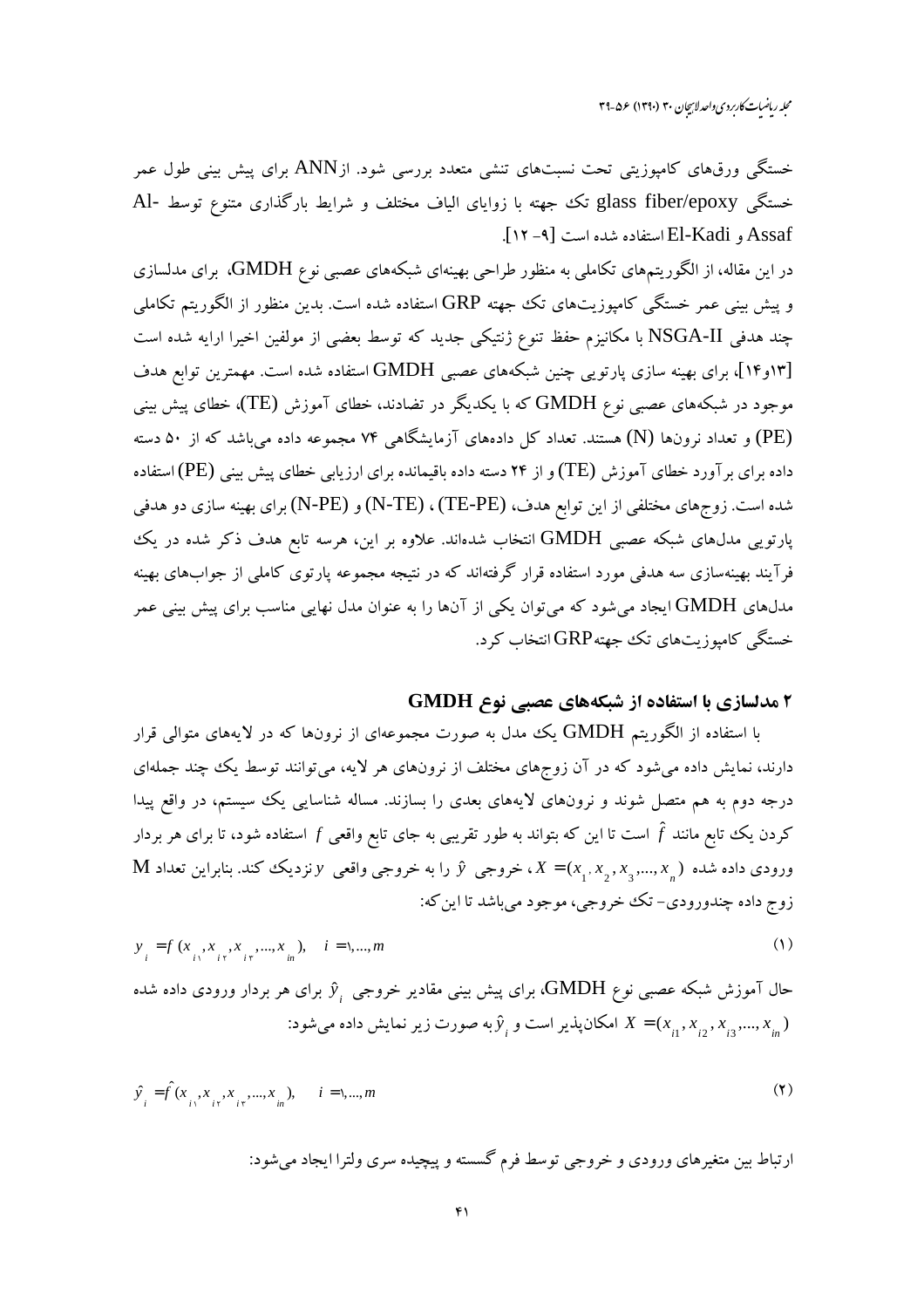سلىيان وسلىانى، بىيەنىازى جندىدنى ئىكمەنى عصبى نوع GMDH براى مداسازى و بېش مېر ئىمتى كاموزىت بى GRP

$$
y = a_{i} + \sum_{i=1}^{n} a_{i} x_{i} + \sum_{i=1}^{n} \sum_{j=1}^{n} a_{ij} x_{i} x_{j} + \sum_{i=1}^{n} \sum_{j=1}^{n} \sum_{k=1}^{n} a_{ijk} x_{i} x_{j} x_{k} + ... \tag{7}
$$

که به عنوان چندجمله ای Kolmogorov- Gabor شناخته شده است[۱۵و ۱۶]. این فرم کامل توصیف ریاضی، می تواند توسط یک سیستم شامل چند جملهایهای رجه دوم جزیبی دو متغیره، به شکل زیر نمایش داده شو د:

$$
\hat{y} = G(x_i, x_j) = a + a_1 x_i + a_2 x_j + a_3 x_i x_j + a_4 x_i + a_5 x_i + a_6 x_j
$$
\n<sup>(\*)</sup>

در این روش، از توصیفهای درجه دوم جزیی به طور بازگشتی استفاده شده است تا این که یک رابطه ریاضی جامع به شکل معادله (۳)، با استفاده از متغیرهای ورودی و خروجی ساخته شود. ضرایب  $a_i$ در معادله (۴) با استفاده از روش رگرسیون محاسبه میشوند تا این که اختلاف بین خروجی واقعی، y و خروجی محاسبه شده .<br>۷۰ برای هر زوج  $x_i$ و  $x_j$ به عنوان متغیرهای ورودی مینیمم شود [۱۵–۱۷]. در ادامه می $\vec{v}$ ون دید که یک چند جملهای درختی با استفاده از فرم مرتبه دوم معادله (۴) ساخته می شود که ضرایب آنها با استفاده از روش حداقل مربعات به دست آمده است. در این روش، ضرایب هر تابع درجه دوم  $G_i$ ، طوری به دست میآید که مقدار خطا (E) در هر مجموعه از زوج دادههای ورودی – خروجی کمینه شود:

$$
E = \frac{\sum_{i=1}^{M} (y_i - G_i (x_p, x_q))^{\mathsf{T}}}{M} \to \min
$$
 (6)

در شکل پایه ای الگوریتم GMDH، تمام حالتهای ممکن از ترکیب دو متغیر مستقل در نظر گرفته می شد تا این که چند جملهای رگرسیون را به فرم معادله (۴) بازسازی کند که بهترین آنها بتواند مشاهدات وابسته ; y ، د...،  $m$  را با استفاده از روش حداقل مربعات متناسب کند. در نتیجه تعداد  $\left(\frac{n}{r}\right)=\frac{n(n-1)}{r}$ نرون در لایه اول  $i$ شبکه پیش خورد، از مشاهدات {(  $p, q \in \{1, 1, ..., n\}$  برای {(  $y_i, x_{in}, x_{in}$  }), شبکه پیش خورد، از مشاهدات {(  $p, q \in \{1, 1, ..., n\}$  برای  $(i=1, 2, M)$  ساخته خواهد شد. به بیانی دیگر، اکنون این امکان وجود دارد که تعداد  $M$  دسته داده سه تایی نزمشاهدات  $p,q \in \{1,1,...,n\}$  به فرم: ( $y_j, x_{in}, x_{i,j}$ );

$$
\begin{bmatrix} x_{\nu} & x_{\nu} & y_{\nu} \\ x_{\nu} & x_{\nu} & y_{\nu} \\ x_{\nu} & x_{\nu} & y_{\nu} \\ x_{\nu} & x_{\nu} & y_{\nu} \end{bmatrix}
$$

 $\overline{11}$ 

بازسازی شود. با استفاده از توصیف درجه دوم به شکل معادله (۴) برای هر ردیف از M داده سهتایی، معادله ماتریسی به صورت زیر به دست می آید: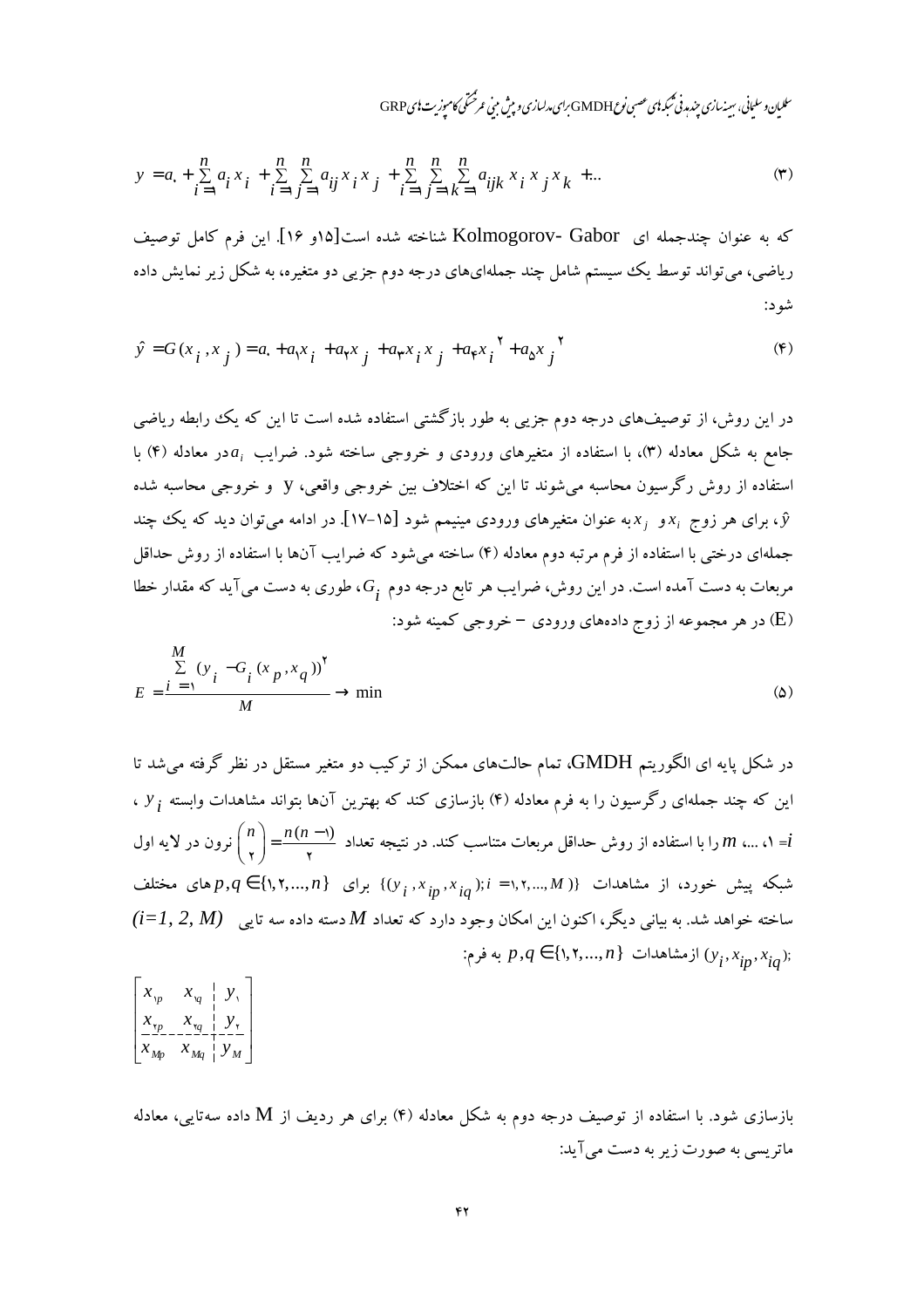مجله ریاضیات کاربردی واحد لاسچان ۳۰ (۱۳۹۰) ع۵-۳۹

$$
A \mathbf{a} = Y \tag{9}
$$

$$
Y = \{y_1, y_2, y_3, ..., y_M\}^T
$$
 (A)

بر دار اندازه خروجی مشاهدات است و می تواند به شکل ساده زیر نشان داده شود:  ${\rm Y}$ 

$$
A = \begin{bmatrix} x_{vp} & x_{vq} & x_{vp}x_{vq} & x_{vp}^{\mathsf{T}} & x_{vq}^{\mathsf{T}} \\ x_{vp} & x_{vp} & x_{vq} & x_{vp}x_{vq} & x_{vp}^{\mathsf{T}} \\ x_{vp} & x_{vp} & x_{mq} & x_{hp}x_{mq} & x_{hp}^{\mathsf{T}} & x_{mq}^{\mathsf{T}} \end{bmatrix}
$$
 (9)

روش حداقل مربعات با استفاده از آنا لیز رگرسیون، منجر به حال معادلات متمامد به فرم زیر میشود:  
(۱۰) 
$$
\mathbf{a} = (A^T A)^{-1} A^T Y
$$

که بردار بهترین ضرایب معادله درجه دوم (۴) را برای تمام  ${\rm M}$  ترکیب سهتایی موجود تعیین می کند. باید ذکر شود که این فرآیند برای هر نرون از لایه مخفی بعدی، باید بر طبق شکل بندی اتصال شبکه انجام شود. بعضی از جوابهایی که به طور مستقیم از SNE به دست میآیند، نسبت به گرد شدن خطا و همچنین منفرد شدن این معادلات حساس هستند. بنابراین لزوم استفاده از روش دیگری برای حل معادلات ضروری می باشد. روش SVD برای جلوگیری از این مشکلات پیشنهاد می شود [۱۸].

## **2-1- بکارگیری SVD برای طراحی شبکههای عصبی نوع GMDH**

روش تجزیه مقادیر منفرد یا SVD، برای حل آن دسته از مسایل حداقل مربعات خطی که تعدادی نقاط  $A\in \mathfrak{R}^M\times$ منفرد در معادلات متعامد آنها وجود دارد، بسیار مناسب است. در روش SVD، یک ماتریس  $\mathfrak{R}^M\times \mathfrak{R}$ ، به صورت حاصلضرب سه ماتریس، متعامد ستونی  $\mathbb{R}^M\times S$ ، قطری  $\mathbb{R}^{S\times S}$ ، با اعضای غیر منفی (مقادیر منفرد) و متعامد  $\aleph^{\varphi\times\varphi}$ ، می باشد که به فرم زیر نمایش داده می شود:  $A = U W V T$  $(11)$ 

مساله انتخاب بهینه بردار ضرایب در معادله (۶)، در ابتدا به پیدا کردن معکوس ماتریس قطری W [۱۹] خلاصه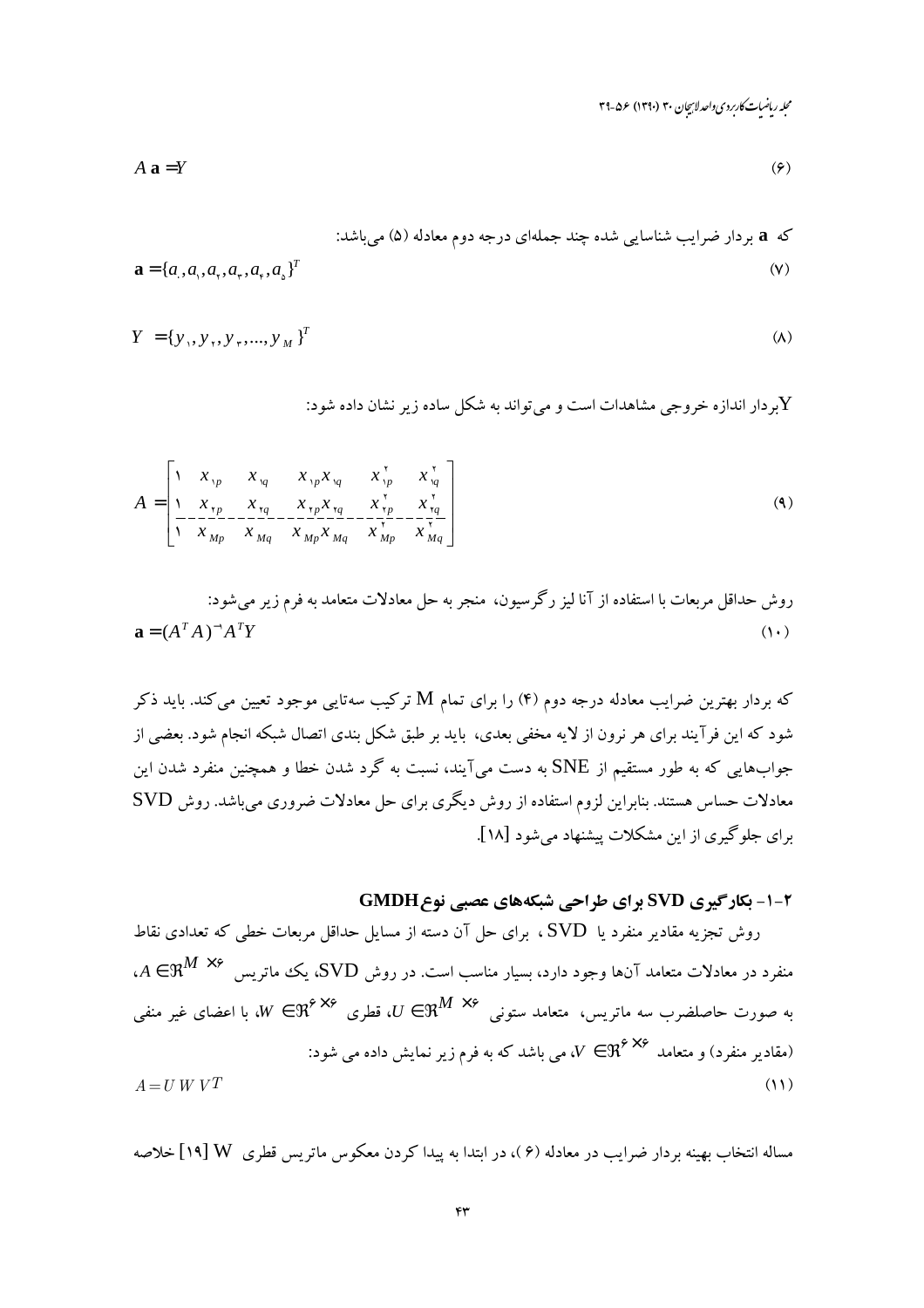## سلىيان وسلىانى، بىيەنەمازى جندىدنى ئىكمەنى عصبى نوع GMDH براى مدلسازى و پېش مېي عرضّتى كاموزىت ناى GRP

می شود که در آن معکوس عناصر صفر یا تکینههای نزدیکی به صفر برابر با صفر قرار داده میشود. سپس بردار  
ضرایب بهینه شده هطابق رابطه زیر محاسبه میشود:  
**a** =V [diag (1/w<sub>)</sub>)]
$$
UT Y
$$

استفاده از روش SVD در پیدا کردن ضرایب بهینه چند جملهای درجه دوم، a ، قابلیت عملکرد  $\operatorname{GMDH}$  را در مدلسازی بر اساس دادههای ورودی – خروجی افزایش می دهد[۲۰].

#### ۳ بهينه سازي چند هدفي

 $(1)$ 

بهینه سازی چند هدفی که به آن بهینه سازی برداری نیز گفته میشود (Vector Optimization)، سعی در یافتن برداری از متغیرهای طراحی را دارد که قیود مورد نظر را ارضا نماید و بهترین جواب را برای تمام توابع هدف ارایه دهد. در این نوع از بهینه سازی، توابع هدف متعددی وجود دارد که باید به طور همزمان و با هم ماکزیمم یا مینیمم شوند[۲۱-۳۷]. بطور کلبی از لحاظ ریاضی میتوان گفت که این الگوریتم سعی در یافتن برداری شامل متغیرهای طراحی به صورت  $X$ تی...,\*,\*,\*,\_=[x\_(x,\*,...,,x,\*) برای بهینه کردن مجموعهای از توابع هدف به شکل زیر را دارد:  $\mathcal{W}$  $\mathcal{f}$ 

$$
f(X) = [f_1(X), f_2(X), \dots, f_k(X)]^t
$$

برای هر تابع هدف m قید نامساوی و p قید مساوی به شکل زیر تعریف می شود:

$$
g_j(X) \leq \circ \qquad j = 1, 1, \dots, m
$$

$$
h_i(X) = \circ \qquad i = 1, 1, \dots, p
$$

در عبارتهای فوق  $R^n$   $R$  بردار متغیرهای طراحی و  $R^k$   $\in$  بردار توابع هدف می باشند. هنگامی که این توابع با هم در تضاد باشند بهینه کردن یکی میتواند باعث نامطلوب شدن نتایج دیگری شود. این بدان معناست که امکان پیدا کردن تنها یک جواب که به ازای آن تمامی توابع هدف را به طور همزمان بهینه کند، ممکن نیست، زیرا با مطلوب کردن مقدار یک تابع هدف با نامطلوبیهایی در حداقل یکی از توابع هدف دیگر مواجه میشویم. لذا بر پایه این منطق در بهینهسازی چند هدفی در جستجوی یک مجموعه جواب (بهینه پارتو) هستیم که هر کدام از اعضای این دسته جواب بتوانند بهترین مقدار را به یک یا چند تابع هدف اختصاص دهند، طوری که کمترین نامطلوبی را در توابع دیگر ایجاد کرده باشند. مسایل بهینه سازی چند هدفی که تحت عنوان مسایل Pareto دستهبندی می شوند با تعاریف زیر شناخته می شوند: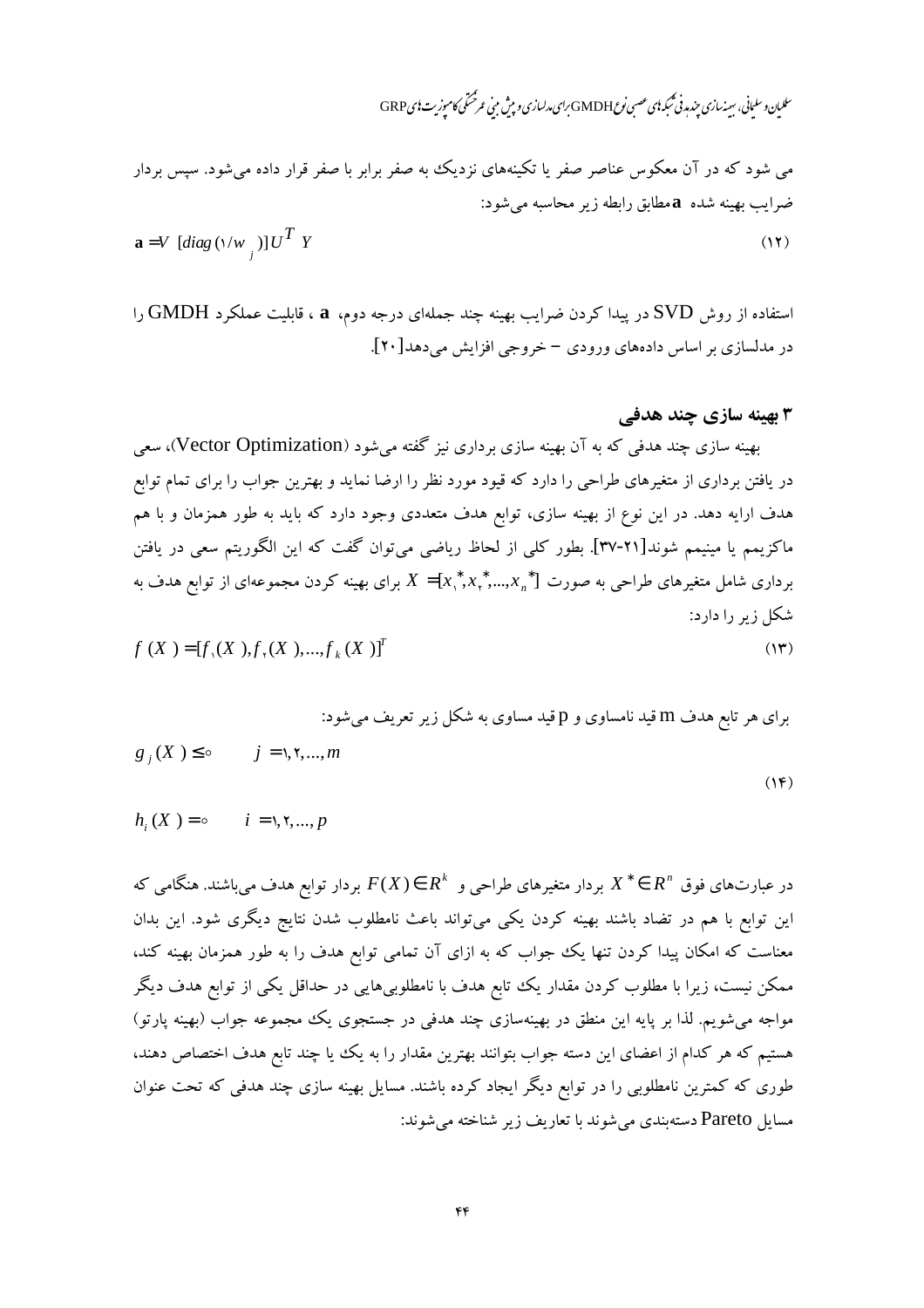محله رماضات کاربردی واحد لاسچان ۳۰ (۱۳۹۰) ع۵-۳۹

١-٣ يارتو غالب (Pareto Dominance)  $V = [v_1, v_2, ..., v_k] \in R^k$  بر دار  $U = [u_1, u_2, ..., u_k] \in R^k$  غالب (Dominate) می شود،  $\mathbb{R}$  (  $U \prec V$  ) اگر و فقط اگر $)$ 

 $\forall i \in \{1, 1, ..., k\}, u_i \leq v_i \land \exists j \in \{1, 1, ..., k\} : u_i \leq v_i$ 

#### ۲-۳ بهینگی یارتو (Pareto Optimality)

یک نقطه  $X^*\in \Omega$  ( تاجیه قابل قبول طراحی است که معادلات (۱۴) را ارضا می کند) را پارتو بهینه  $F(X^*)$ گویند، اگر و تنها اگر $F(X):$ 

$$
\mathsf{Pareto\text{-}H}\ \ \text{perto\text{-}H}\ \ \text{perto\text{-}H}\ \ \text{perto\text{-}H}\ \ \text{perto\text{-}H}\ \ \text{perto\text{-}H}\ \ \text{perto\text{-}H}\ \ \text{perto\text{-}H}\ \ \text{perto\text{-}H}\ \ \text{perto\text{-}H}\ \ \text{areto\text{-}H}\ \ \text{areto\text{-}H}\ \ \text{areto\text{-}H}\ \ \text{areto\text{-}H}\ \ \text{areto\text{-}H}\ \ \text{areto\text{-}H}\ \ \text{areto\text{-}H}\ \ \text{areto\text{-}H}\ \ \text{areto\text{-}H}\ \ \text{areto\text{-}H}\ \ \text{areto\text{-}H}\ \ \text{areto\text{-}H}\ \ \text{areto\text{-}H}\ \ \text{areto\text{-}H}\ \ \text{areto\text{-}H}\ \ \text{areto\text{-}H}\ \ \text{areto\text{-}H}\ \ \text{areto\text{-}H}\ \ \text{areto\text{-}H}\ \ \text{areto\text{-}H}\ \ \text{areto\text{-}H}\ \ \text{areto\text{-}H}\ \ \text{areto\text{-}H}\ \ \text{areto\text{-}H}\ \ \text{areto\text{-}H}\ \ \text{areto\text{-}H}\ \ \text{areto\text{-}H}\ \ \text{areto\text{-}H}\ \ \text{areto\text{-}H}\ \ \text{areto\text{-}H}\ \ \text{areto\text{-}H}\ \ \text{areto\text{-}H}\ \ \text{areto\text{-}H}\ \ \text{areto\text{-}H}\ \ \text{areto\text{-}H}\ \ \text{areto\text{-}H}\ \ \text{areto\text{-}H}\ \ \text{areto\text{-}H}\ \ \text{areto\text{-}H}\ \ \text{areto\text{-}H}\ \ \text{areto\text{-}H}\ \ \text{areto\text{-}H}\ \ \text{areto\text{-}H}\ \ \text{areto\text{-}H}\ \ \text{areto\text{-}H}\ \ \text{areto\text{-}H}\ \ \text{areto\text{-}H}\ \ \text{areto\text{-}H}\ \ \text{areto\text{-}H}\ \ \text{areto\text{-}H}\ \ \text{areto\text{-}H}\ \ \text{areto\text{-}H}\ \ \text{areto\text{-}H}\ \ \
$$

#### ۴-٤ جبهه يارتو(Pareto Front)

برای یک مساله بهینه سازی چند هدفی، جبهه پارتو \*PF، یک مجموعه از بردار توابع هدف است که از بردار متغیرهای طراحی در مجموعه پارتو \*P به دست آمده است:

$$
PF^* = \{ F(X) = (f,(X),f,(X),...,f_k(X)) : X \in P^* \}
$$

به بیانی دیگر جبهه پارتو \* PF یک مجموعه از بردارهای توابع هدف است که از  $P^*$  نگاشت شده است. روشهای تکاملی در حل مسایل بهینهسازی چند هدفی کاربرد گستردهای دارند. این الگوریتمها با مجموعهای از جمعیتهای اولیه مسایل را حل میکنند، بنابراین بیشتر مشکلات و مسایلی که در بهینه سازی چند هدفی توسط روشهای معمول وجود دارد، به وسیله این الگوریتمها حل گردیده است. به عنوان مثال در این گونه روشها با یک بار اجرای برنامه کلیه بردارهای بهینه به دست میآیند، این در حالی است که در روشهای دیگر معمولاً به ازای هر بار اجرای برنامه تنها یک بردار طراحی به دست میآید. الگوریتم مرتب سازی نقاط غیر برتر که توسط گلدبرگ (Goldberg) پیشنهاد گردید، به گونههای مختلف در چندین الگوریتم بهینهسازی چند هدفی مورد استفاده قرار گرفت [۳۰]. نکته حایز اهمیت در این الگوریتمها این است که تنوع ژنتیکی درون جمعیت باید به مقدار کافی حفظ شود، تا از همگرایی زودرس در الگوریتمهای تکاملی بهینهسازی چند هدفی (MOEAs) جلوگیری شود و جوابها در طول بهترین جبهه پارتو توزیع شوند. در سال%ای اخیر روش II NSGA که بر اساس رهیافت پارتو می،باشد، در بسیاری از زمینههای مهندسی مورد استفاده قرار گرفته است [۳۲]. قسمت اصلی الگوریتم II NSGA در شکل (۲) آمده است. این شکل شیوه انتخاب اعضای جمعیت کلی، ,R را برای ، بازسازی جمعیت والد نسل بعدی،  $R_{t+1}$ ، نشان می دهد. جمعیت کلی  $R_t$ ، شامل جمعیت فعلی نسل حاضر،  $P_t$ ،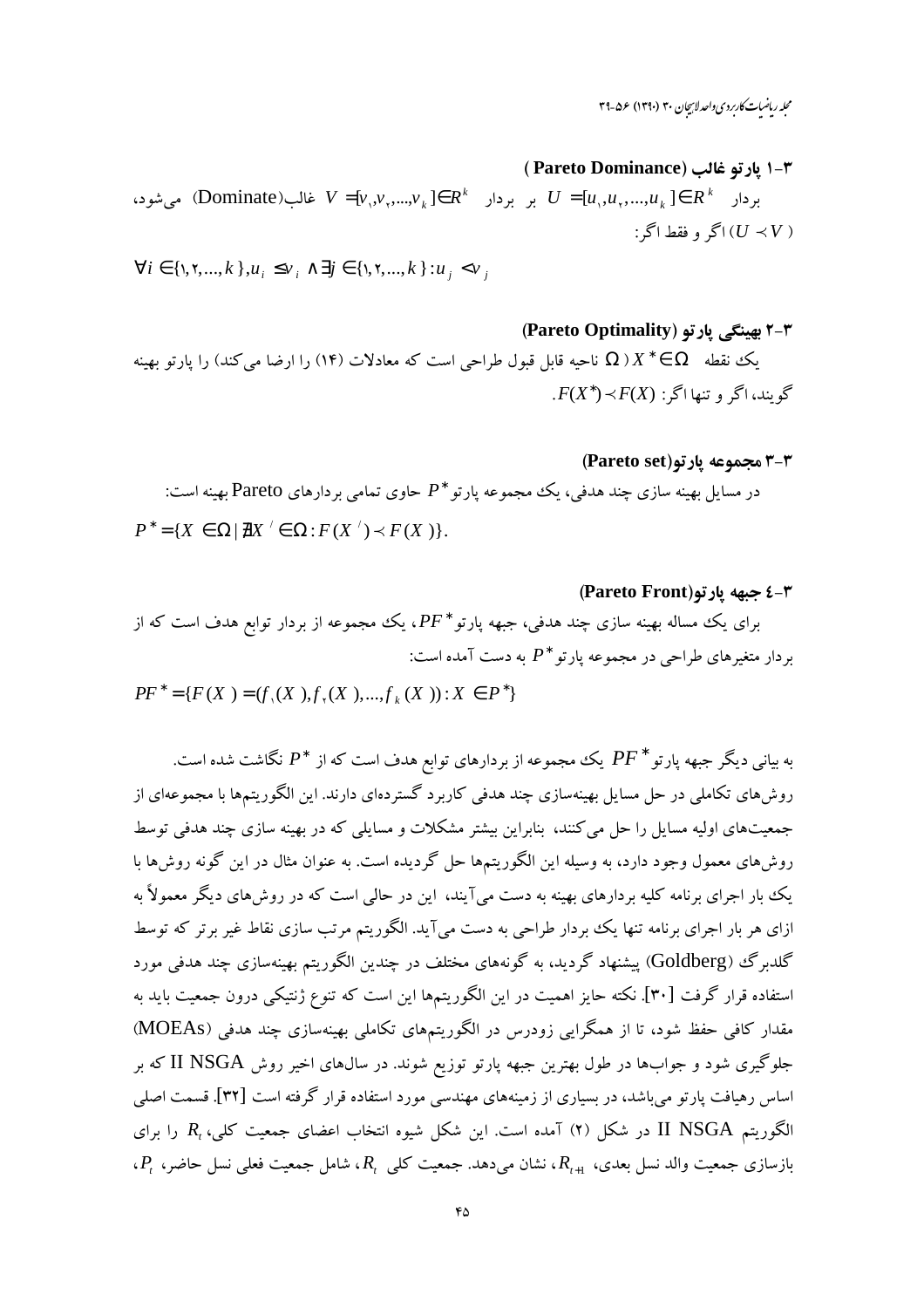سلىيان وسلىانى، بىيەنىازى جندىدنى تىكەناي عصبى نوع GMDH براي مدلسازى و پىش مىي عرضْمَى كامىوزىت ناي GRP

به اضافه جمعیت فرزندان،  $Q_t$ ، می باشد که توسط عملگرهای ژنتیکی پیوند و جهش از  $P_t$  به دست آمده است. شیوه انتخاب نسل بعد بر مبنای روش مرتب سازی غیر برتر است که جمعیت کلبی  $R$  را برطبق افزایش مرتبه برتری آنها دسته بندی می کند[۳۲]. بعد از این مرحله، بهترین جبهههای پارتو از لیست مرتب شده بالا انتقال داده میشوند تا جمعیت جدید  $P_{_{t+1}}$  را ایجاد کنند که نصف جمعیت کلی  $R_{_t}$  میباشد. باید گفت که تمامی اعضای یک جبهه خاص، به دلیل فاصلهای که بینشان وجود دارد و در شکل (۲) نشان داده شده است، نمی توانند به عنوان والد برای نسل بعد انتخاب شوند. برای انتخاب تعدادی از مناسبترین اعضای هر جبهه، زیر برنامه Crowding Distance Assignment) CDA)مورد استفاده قرار میگیرد. این زیر برنامه برای جلوگیری از تجمع اعضای یک جمعیت در یک فاصله کوچک و خالی ماندن بقیه بازه، طراحی شده است، زیرا آن چه برای ما مطلوب است آن است که هنگامی که بهترین Front توسط برنامه به نمایش در میآید، اعضای Front روی سطح منحنی کاملاً پخش شده باشند. این زیر برنامه به هر بردار هدف، مشخصه ای به نام معیار شلوغی (CD) نسبت میدهد. CD مشخص کننده فاصله هر بردار هدف با بردارهای همسایهاش است. بانسبت دادن این مقدار به بردار هدف در قسمتهای بعد هنگامی که برنامه از بین اعضای یک Front چند عضو را برای ایجاد جمعیت جدید انتخاب می کند، آن اعضایی انتخاب میشوند که CD بزرگتری دارند. یعنی فاصله آنها با بردارهای همسایهشان در آن Front زیاد است. به این ترتیب کروموزومهایی که به جمعیت جدید منتقل میشوند، از قسمتهای کم جمعیت Front انتخاب شدهاند. با این عمل توزیع بردارهای هدف روی سطح Front گسترش بیشتری می یابد [۲۷]. زیر برنامه CDA یک Front را به عنوان ورودی دریافت می کند و به تمامی اعضای آن پارامتری به نام  $I_{\textit{dist} \textit{ana} \textit{real}}$  که مقدار اولیهاش برای همه بردارهای طراحی مقدار صفر است، نسبت میدهد و سپس بر اساس یکی از توابع هدف، اعضای Front یعنی همان بردارهای هدف را به صورت صعودی مرتب می کند.  $I_{\text{distance}}$  سپس به دو بردار اول وآخر آن مقدار بینهایت را نسبت میدهد و برای هر یک از بردارهای میانی مقدار را محاسبه می کند. مقدار Idistance برای هر بردار برابر با مقدار تابع هدف (همان تابع هدفی که بردارها بر اساس .<br>آن مرتب شدهاند) بردار بعدی منهای تابع هدف بردار قبلی می باشد. سپس حلقه تکرار میشود واین بار بردارهای هدف با توجه به تابع هدف بعدی مرتب میشوند.  $I_{\it{distance}}$  براساس مقادیر این تابع هدف نیز برای همه بردارها محاسبه میشود ودر مورد هر بردار به  $I_{\textit{distance}}$  قبلی که مربوط به تابع هدف قبلی است اضافه میشود. زیر برنامه CDA به عنوان عملگر حفظ تنوع در این الگوریتم، کارآیی لازم را مخصوصاً در مسایل بهینهسازی با بیش از دو تابع هدف ندارد. زمانی که تعداد توابع هدف بیش از دو تابع باشد و مسایل به فضای چند بعدی انتقال پیدا کنند، محاسبه معیار تراکم کار مشکل و امکانناپذیری خواهد بود. بنابراین در این مقاله از الگوریتم پیشنهادی به جای معیار CDA استفاده میشود [۱۳و۱۴]. با اصلاح صورت گرفته بر روی الگوریتم elimination  $\varepsilon-$ NSGA-II، از آن می توان برای هر تعداد تابع هدف استفاده کرد. در این مقاله، از این الگوریتم اصلاح شده برای بهینه سازی سه هدفی ساختار شبکه های عصبی نوع GMDH استفاده شده است.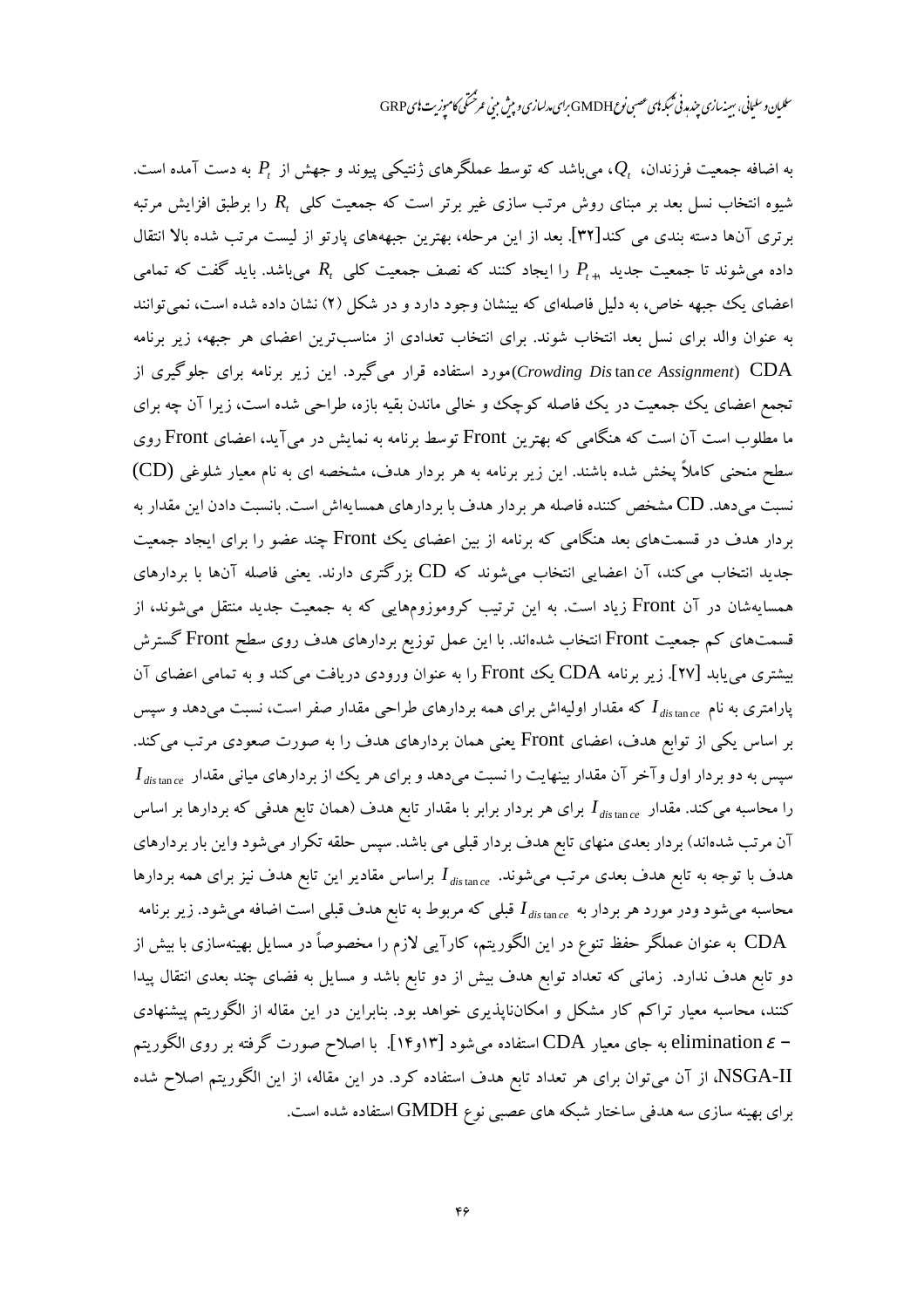محله رماضات کاربردی واحدلاسچان ۳۰ (۱۳۹۰) عره-۳۹

#### ٤ الگور بتم elimination،

در زیر برنامه elimination£ که به جای CDA مورد استفاده قرار میگیر ، با توجه به نوع مساله ابتدا مقداری برای  $\varepsilon$  به عنوان معیار حذف در نظر گرفته می شود و همه اعضای درون جمعیت که مقدارشان از  $\varepsilon$  به هم نزدیک تر باشد، حذف می شوند. اگر ع برابر عدد بزرگی باشد، فاصله بین نقاط روی منحنی پارتو زیاد میشود و منحنی پارتو نهایی دقت خود را از دست میدهد و اگر این مقدار برابر صفر قرار داده شود، فقط نقاط منطبق بر هم از جمعیت حذف می شوند. لازم به ذکر است، طبق این زیر برنامه بردارهایی از جمعیت حذف میشوند که هم مقادیر تابع هدفشان نزدیک به هم باشد و هم از متغیرهای نزدیک به هم ایجاد شده باشند. این الگوریتم در شکل (۳) نشان داده شده است. برای جبران کم شدن جمعیت ناشی از حذف بردارهای تکراری و نزدیک به هم، الگوریتم جمعیت جدیدی را به طور اتفاقی ایجاد می کند. این جمعیت جدید با جمعیت پالایش شده قبلي جمع مي شود [١٣].

## ه بهینه سازی چند هدفی شبکههای عصبی نوع GMDH برای مدلسازی و پیش بینی عمر خستگی کامیوزیتهای تک جهته GRP

در این مقاله از نتایج آزمایشهای خستگی کامپوزیتهای GRP استفاده شده است. نمونههای آزمایشگاهی GRP از جنس الیاف شیشه Scotchply نوع ۱۰۰۳ برای تقویت پلاستیک Epoxy در پنج زاویه مختلف (°۰٫۱۹°٬۴۵°٬۲۱۰ ساخته شدهاند، که  $\theta$  زاویه بین جهت الیاف و جهت بارگذاری میباشد. این نمونههای تک جهته، تحت شرایط بارگذاری سیکلی بار– کنترلی و در دمای اتاق آزمایش شدهاند. نمونههای آزمایشگاهی تحت بارگذاری با دامنه تنشی ثابت و نسبتهای تنشی (۱– & ۰/۵٫۰)  $\sigma_{\text{max}} = 1$  و در (R =  $\sigma_{\text{min}}$ فر کانس بارگذاری HZ ۳/۳ تست شدهاند[۳۸].

مهمترین پارامترهای موجود در این سیستم چند ورودی– تک خروجی تنش ماکزیمم $(\sigma_{\text{max}})$ , تنش مینیمم ( $\sigma_{\min}$ ), تنش شکست کامپوزیت در یک سیکل از بارگذاری ( $\sigma_u$ )، انرژی کرنشی سیکلی یا انرژی جذب شده توسط کامپوزیت تا شکست نهایی[ $\lceil(W)\rceil\ldots$  نسبت تنش  $(R)$ و زاویه الیاف نسبت به جهت بارگذاری ( $\theta$ ) میباشند. از میان این پارامترها، متغیرهای  $\sigma_{\rm max}/\sigma_{\rm max}/\sigma_{\rm max}/\sigma_{\rm max}$ )، به عنوان بهترین و موثرترین ترکیب پارامترهای ورودی شبکههای عصبی GMDH، برای مدلسازی عمر خستگی کامپوزیتهای می باشند[۶]. بنابراین بردار ورودی  $X$  به صورت  $\sigma_{\rm max}$  /  $\sigma_{\rm max}$  /  $\sigma_{\rm max}$  /  $\sigma_{\rm max}$  / می باشند[۶]. بنابراین بردار ورودی  $X$  به صورت  ${\rm GRP}$ 

می شود. یارامتر خروجی شبکه عصبی  $\operatorname{GMDH}$ نیز مقدار لگاریتمی عمر خستگی  $\left(LogN_{_f}\right)$ می باشد. از الگوریتم اصلاح شده NSGA-II که در قسمت قبلی به طور کامل معرفی شد، به منظور بهینه سازی چند هدفی شبکه های عصبی نوع GMDH برای مدلسازی و پیش بینی عمر خستگی کامپوزیتهای تک جهته GRP توسط دادههای آزمایشگاهی استفاده میشود. به منظور بررسی توانایی پیش بینی شبکههای عصبی نوع GMDH ، دسته دادههای آزمایشگاهی به دو مجموعه آموزش (جهت بدست آوردن ضرایب ساختار شبکه عصبی) و پیش بینی تقسیم میشوند. کل دادههای آزمایشگاهی شامل ۷۴ داده میباشد که ۵۰ دسته داده برای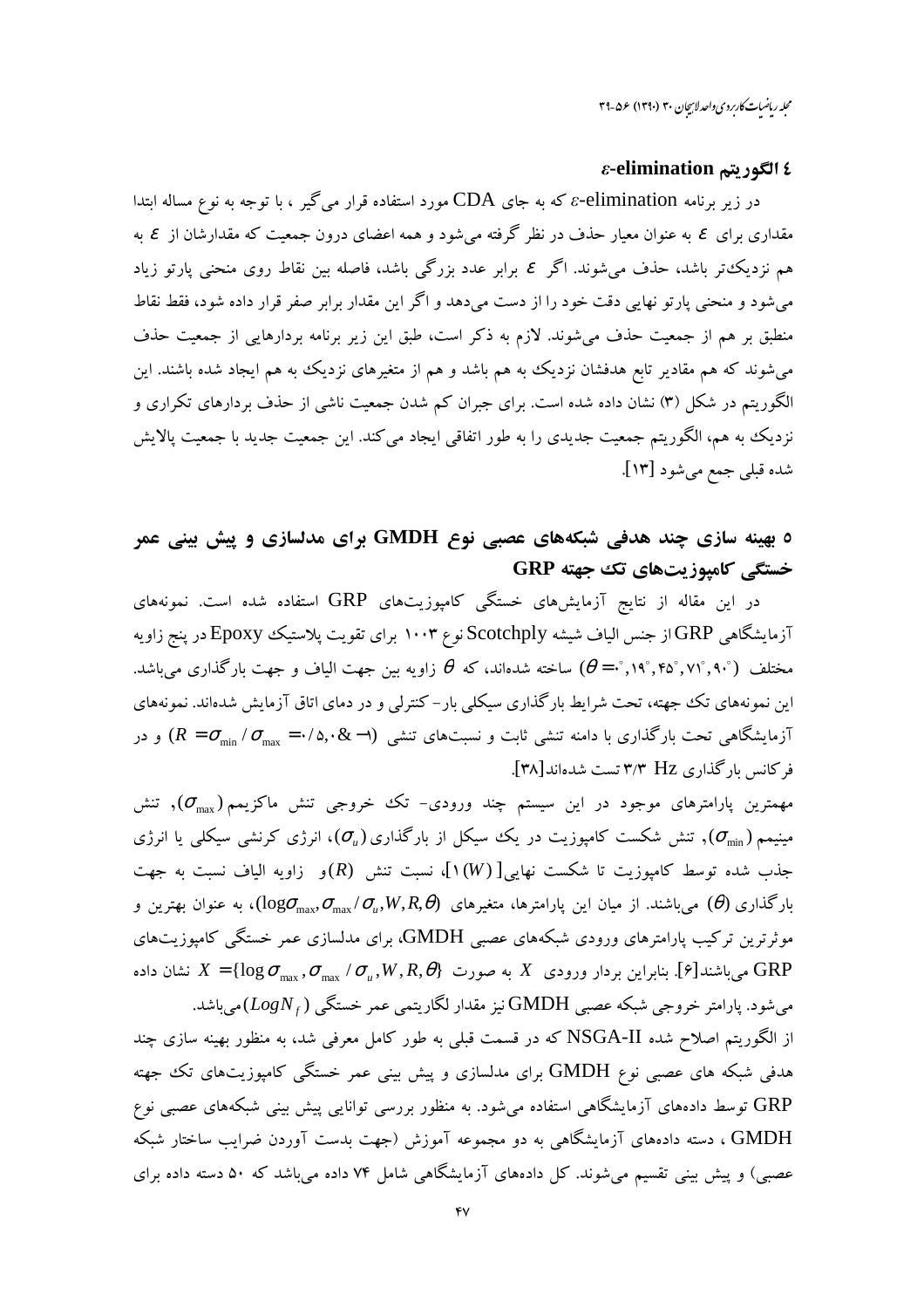سلىيان وسلىانى، بىيەنىازى جندىدنى تىكەناي عصبى نوع GMDH براي مدلسازى و پىش مىي عرضْمَى كامىوزىت ناي GRP

آموزش مدلهای شبکه عصبی و ۲۴ دسته داده باقیمانده برای بررسی توانایی پیش بینی این مدلها مورد استفاده قرار میگیرند. به منظور طراحی بهینهای شبکههای عصبی  $\operatorname{GMDH}$  بر اساس بهینه سازی چند هدفی که در قسمت قبلی توضیح داده شد، از یک جمعیت ۱۰۰ عضوی با احتمال پیوند ۰/۹۵ و احتمال جهش ۰/۱ استفاده شده است که این جمعیت طی ۴۰۰ نسل فرآیند تکامل را سپری میکنند. در بهینه سازی چند هدفی شبکههای عصبی GMDH، زوجهای مختلفی از توابع هدف متضاد باهم، (TE-PE) ، (TE-N) و (PE-N) برای بهینه سازی دو هدفی شبکههای عصبی انتخاب شدند. جبهه پارتوی بدست آمده برای هر کدام از این بهینهسازیهای دو هدفی در شکلهای (۴)، (۵) و (۶) به ترتیب برای (TE-PE) ، (TE-N) و (PE-N) نشان داده شده است. از روی این شکلها میتوان مشاهده نمود که همه نقاط طراحی نشان داده شده، که در واقع معرف شبکههای عصبی GMDH مختلف میباشند، از دید هر یک از دو تابع هدف نسبت به یکدیگر غیر برتر هستند. شکل (۴)، نقاط بهینه پارتوی حاصل از بهینه سازی دو هدفی با دو تابع هدف خطای آموزش و خطای پیش بینی را نشان میدهد. در این شکل مدلهای متناظر با نقاط A و B به ترتیب بهترین خطای پیش بینی و بهترین خطای آموزش را دارند. مقادیر خطاها و همچنین ساختار کروموزومی این نقاط بهینه طراحی در جدول (۱) آمده است. لازم به ذکر است که تعداد نرونها (N) در این مورد به عنوان تابع هدف در نظر گرفته نشده است و فقط خطای آموزش و خطای پیش بینی برای بهینه سازی دو هدفی شبکههای عصبی GMDH به عنوان توابع هدف در نظر گرفته شدهاند. شکل های (۵) و (۶) به طور مشابه منحنی های پارتوی حاصل از بهینهسازی های دو هدفی، به ترتیب با دو تابع هدف (TE-N) و (PE-N) را نشان می<code>ca</code>ند. در این شکل۱ها نقاط  $\rm{D}$  و  $\rm{G}$  دارای بهترین مقادیر بهینه شده برای خطای آموزش و خطای پیش بینی (با توجه به تعداد نرونها در هرکدام از این بهینه سازیهای دو هدفی) میباشند. از طرف دیگر نقاط E و H دارای سادهترین ساختار برای شبکههای عصبی GMDH یعنی یک نزون (N=1) میباشند. مقادیر توابع هدف به همراه ساختارهای کروموزومی مربوطه برای هر یک از شبکههای عصبی GMDH مشخص شده، در جدول (۱) آمده است. از روی این شکلها واضح است که هر کدام از نقاط طراحی بهینه شده (شبکههای عصبی GMDH) در هر جبهه پارتو نسبت به هم غیر برتر هستند و میتوانند توسط طراح برای مدلسازی و پیش بینی عمر خستگی کامپوزیتهای GRP انتخاب شوند. از روی این شکلها پیداست که انتخاب یک مدل با مقدار بهتر برای هر تابع هدف در جبهه پارتو، باعث بدتر شدن مقدار تابع هدف دیگر میشود. در صورت انتخاب شبکه عصبی نوع GMDH که جز نقاط پارتو نشان داده شده در هر کدام از شکلهای (۴)، (۵) و (۶) نباشد، مقادیر مربوط به زوج تابع هدف در ناحیهای خارج از جبهه پارتو مورد نظر قرار می گیرد که توسط نقاط پارتو حذف میگردد. چنین ناحیه ای در فضای دو تابع هدف، در واقع در سمت بالا و راست منحنیهای پارتو در شکل (۴)، (۵) و (۶) قرار میگیرد. به طور واضح، واقعیتهای مهمی در طراحی بهینهای بین دو تابع هدف وجود دارد که توسط بهینهسازی پارتویی شبکههای عصبی نوع GMDH آشکار شدهاند. چنین واقعیتهای مهم طراحی، بدون استفاده از روش بهینهسازی چند هدفی پارتویی شبکههای عصبی GMDH، هرگز به دست نمی آمدند. از شکل های (۴)، (۵) و (۶)، نقاط F ، C و I نقاطی هستند که واقعیتهای مهم طراحی بهینهای را آشکار میکنند. نقطه C در طراحی بهینهای پارتویی دو هدفی خطای آموزش و خطای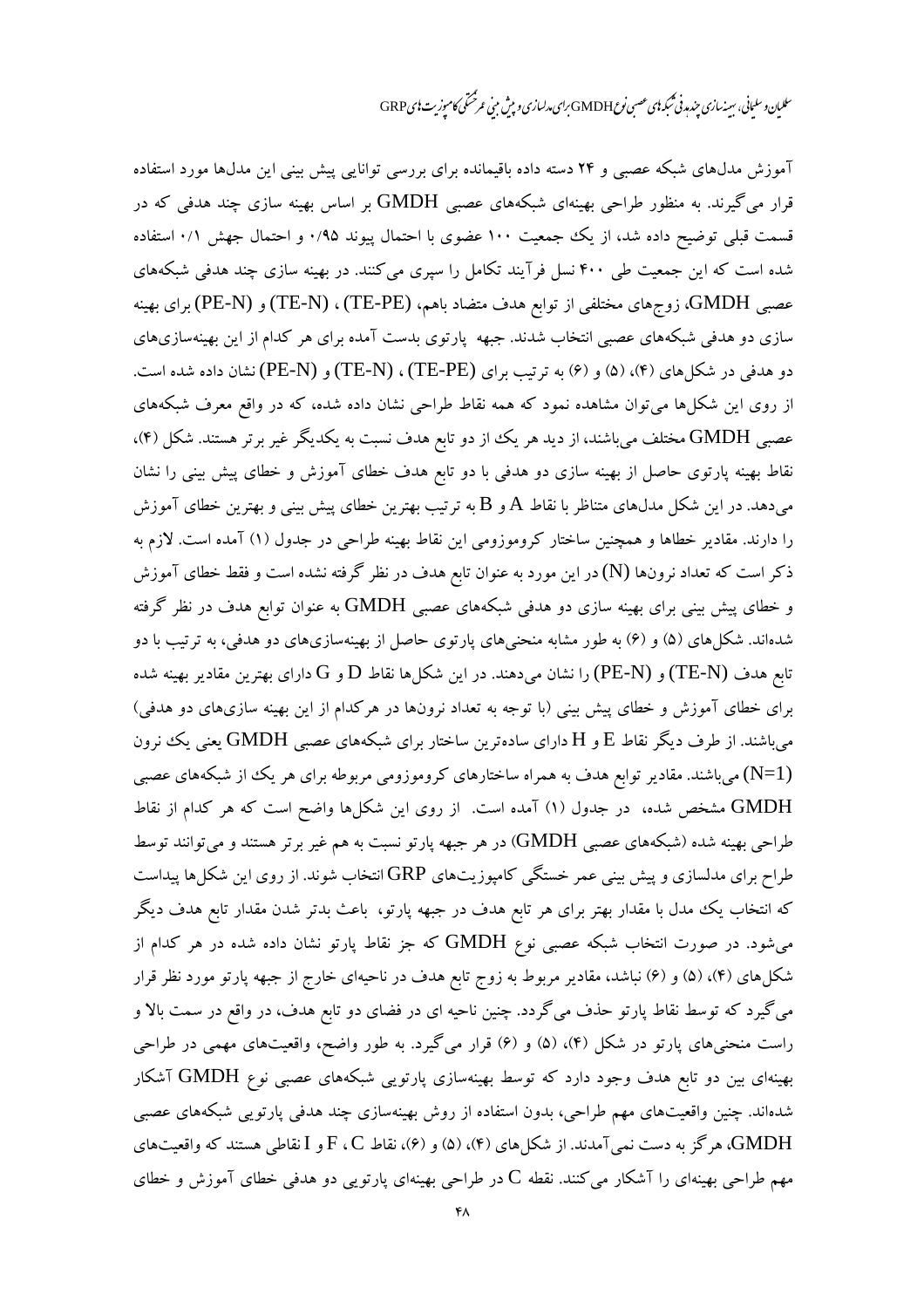پیش بینی، در مقایسه با نقطه A، افزایش بسیار ناچیزی در مقدار خطای پیش بینی (حدود ۳ درصد) از خود نشان می دهد، در حالی که خطای مدلسازی نقطه  ${\rm C}$  حدود ۱۴ درصد بهتر از نقطه  ${\rm A}$  می باشد. بنابراین هنگامی که بخواهیم هر دو تابع هدف خطای آموزش و خطای پیش بینی به طور همزمان مینیمم شوند، با مصالحه بین این دو تابع هدف، نقطه C می تواند به عنوان یک نقطه بهینه انتخاب شود. ساختار شبکه  $\rm GMDH$  متناظر با نقطه C در شکل (۷a) و همچنین نمودار مقایسهای بین دادههای آزمایشگاهی و مقادیر محاسبه شده عمر خستگی توسط این مدل بهینه در شکل (۸) نشان داده شده است. نقاط F و I از شکلهای (۵) و (۶)، مصالحه مشابهی بین پیچیدگی ساختار شبکههای عصبی (تعداد نرونها) و به ترتیب خطای آموزش و خطای پیش بینی را نشان میدهند. برای مثال، نقطه I افزایش خیلی کمی در خطای پیش بینی در مقایسه با نقطه  ${\rm G}$  از خود نشان میدهد، در حالی که GMDH نرونهای آن حدود ۵۰ درصد کمتر از نقطه G است که نشان دهنده ساختار بسیار سادهتر مدل  $\operatorname{GMDH}$ متناظر با نقطه I می باشد. ساختار مربوط به نقطه I و همچنین رفتار خوب این مدل GMDH، بر روی دادههایی که برای آموزش و پیش بینی جدا شدهاند، به ترتیب در شکل های (vb) و (۹) نشان داده شده است.

اگر بهینهسازی چند هدفی شبکههای عصبی نوع  $\operatorname{GMDH}$  شامل هر سه تابع هدف باشد، انتخابهای بهینه بیشتری برای طراح فراهم میشود. علاوه بر این، نتایج بهینهسازی سه هدفی میتواند همه نتایج بهینه سازی دو هدفی که در قسمت قبلی بدست آمد را دربر گیرد. شکل (۱۰)، نقاط غیر برتر بهینهسازی سه هدفی را در صفحه خطای آموزش و خطای پیش بینی به همراه نتایج بهینه سازی دو هدفی با همین دو تابع هدف (خطای آموزش و خطای پیش بینی) که در قسمت قبلی به دست آمد، نشان میدهد. چنین نقاط غیر برتر حاصل از بهینه سازی سه هدفی، در صفحه (تعداد نرونها– خطای آموزش) و ( تعداد نرونها– خطای پیش بینی) به ترتیب در شکلهای (١١) و (١٢) نشان داده شده است. لازم به ذکر است، تنها یک مجموعه از نقاط پارتو از بهینهسازی سه هدفی با سه تابع هدف خطای آموزش، خطای پیش بینی و تعداد نرونها حاصل شده است که در صفحات مختلف، به همراه نتایج بهینهسازیهای دو هدفی متناظر نمایش داده شدهاند. بنابراین، در مورد بهینه سازی سه هدفی باید گفت که در هر صفحه تعدادی نقاط بهینه وجود دارند که ممکن است بر دیگر نقاط موجود در همان صفحه برتری داشته باشند، در حالی که اگر هر سه تابع هدف به طور همزمان برای بهینه سازی در نظر گرفته شوند، همه این نقاط نسبت به یکدیگر غیر برتر میباشند. با جستجوی دقیق در نتایج بهینهسازی سه هدفی در هر صفحه، جبهههای پارتوی بهینهسازی دو هدفی متناظر که در قسمت قبلی به دست آمدند، در این اشکال قابل مشاهدهاند. به راحتی می توان دید که نتایج بهینهسازی سه هدفی، جبهههای پارتوی هر کدام از بهینهسازیهای دو هدفی را شامل میشوند و بنابراین انتخابهای بهینه بیشتری در اختیار طراح قرار میدهد. در نتیجه، بهینهسازی پارتویی شبکههای عصبی نوع GMDH نشان میدهد که با مصالحه بین توابع هدف خطای آموزش، خطای پیش بینی و تعداد نرونها، مدلهای  $\operatorname{GMDH}$  متناظر با نقاط یارتو  $\operatorname{F}$  یا  $\operatorname{F}$  می توانند به عنوان مدلهای بهینه برای مدلسازی و پیش بینی عمر خستگی کامپوزیتهای تک جهته GRP انتخاب شوند.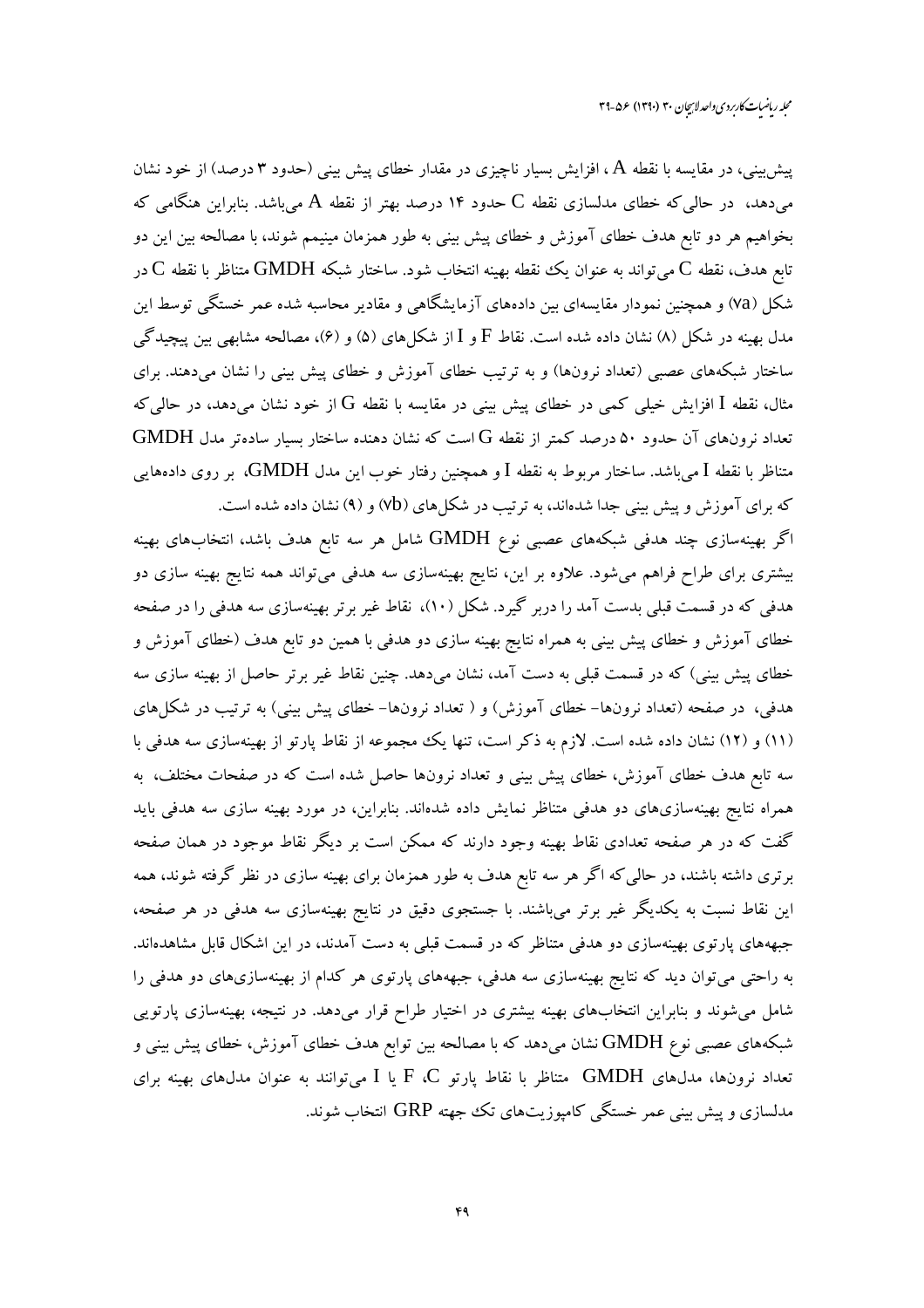سلىيان وسلىانى، سىنەنازى جندىدنى ئىكمەنى ئىمىسى نوع GMDH براى مدلسازى و پېش مېر ئىم ئىم كامبوزىت نى GRP

## **2 نتيجه گډي**

از الگوریتمهای تکاملی بر مبنای رهیافت پارتو، به طور موفقیت آمیز برای بهینه سازی چند هدفی شبکههای عصبی نوع GMDH استفاده شده است که در نهایت از این شبکههای GMDH بهینه شده برای مدلسازی و پیش بینی طول عمر خستگی کامپوزیتهای GRP استفاده میگردد. بهینهسازیهای چند هدفی باعث پیدایش بردارهای طراحی بهینه در فضای توابع هدف شدند. در این تحقیق، خطای مدلسازی، خطای پیش بینی و تعداد نرونها، به عنوان مهمترین توابع هدف موجود در شبکههای عصبی GMDH که با یکدیگر در تضادند، انتخاب شدهاند. زوجهای مختلفی از این توابع هدف برای انواع بهینهسازیهای دو هدفی بررسی شدهاند. نهایتاً، منحنیهای پارتو بهینه در هر مورد به دست آمدهاند که برازش بین هر زوج تابع هدف را نشان میدهند و در نتیجه انتخابهای بهینه شده و غیر برتر متفاوتی از شبکههای عصبی GMDH برای پیش بینی عمر خستگی مهیا می شود. همان طور که از روی نمودارهای پارتو پیداست، تعدادی از ساختارهای GMDH بهینه (نقاط و I) وجود دارند که ارتباطی منطقی را بین توابع هدف ذکر شده نشان میدهند. بنابراین، این ساختارها  $F$  ،  $C$ میتوانند به طور مطمئن به عنوان شبکههای عصبی بهینه انتخاب شوند. لازم به ذکر است که بسیاری از این نتایج که به عنوان بردارهای طراحی بهینه ارایه شدهاند، هرگز بدون استفاده از روش بهینه سازی چند هدفی شبکههای عصبی به دست نمیآمدند. علاوه بر این، هر سه تابع هدف در یک فرآیند بهینهسازی سه هدفی بررسی شدهاند که در نتیجه تعداد بیشتری از انتخابهای غیر برتر برای مدلهای GMDH ایجاد شده است و این نتایج برازش میان خطای مدلسازی، خطای پیش بینی و تعداد نرونها (پیچیدگی ساختار) را به طور همزمان نشان میدهند. از تطابق منحنیهای پارتو بهینهسازیهای دو هدفی و سه هدفی، مشخص شده است که نتایج بهینه سازی سه هدفی شامل نتایج بهینه سازی دو هدفی نیز میشوند و بنابراین انتخابهای بهینه بیشتری برای طراحی چند هدفی شبکههای عصبی نوع GMDH مهیا میشود.

| Optimum<br>Design<br>Points | <b>Structure of Networks</b> | No.<br>of.<br>Neu | <i>Training</i><br>Error<br>(mm) | Prediction<br>Error<br>(mm) | <i>Objectives</i><br>of Optimization |
|-----------------------------|------------------------------|-------------------|----------------------------------|-----------------------------|--------------------------------------|
| A                           | aecdabddadcebbde             | ۱۳                | 1701147                          | 19097                       | (TE, PE)                             |
| B                           | aedeacbdadecaece             | ۱۳                | VIVAYAV                          | 1719118                     | (TE, PE)                             |
| C                           | ccbddaaeaebdbcbb             | ۱۱                | 177777.                          | <b>۱۷۴۴۱۱.</b>              | (TE, PE)                             |
| D                           | aedeacbdadecaece             | ۱۳                | VIVAYAV                          | 1719118                     | (TE, N)                              |
| Е                           | bd                           |                   | 1098199                          | 1901.19                     | (TE, N)                              |
| F                           | ccadaeddeeeaccbd             | $\lambda$         | 171500                           | 1779347                     | (TE, N)                              |
| G                           | caeeccccaaaaaebd             | ٨                 | $Y \cdot VY$                     | 197                         | (PE, N)                              |
| H                           | $\underline{ab}$             |                   | <b>AAAYA</b>                     | 100110A                     | (PE, N)                              |
| I                           | aebdaaaa                     | ۴                 | 171009                           | 1707009                     | (PE, N)                              |
|                             |                              |                   |                                  |                             |                                      |

جدول ۱. مقادیر توابع هدف و ساختارهای کروموزومی شبکههای عصبی مختلف مشخص شده در شکا های (۴)، (۵) و (۶)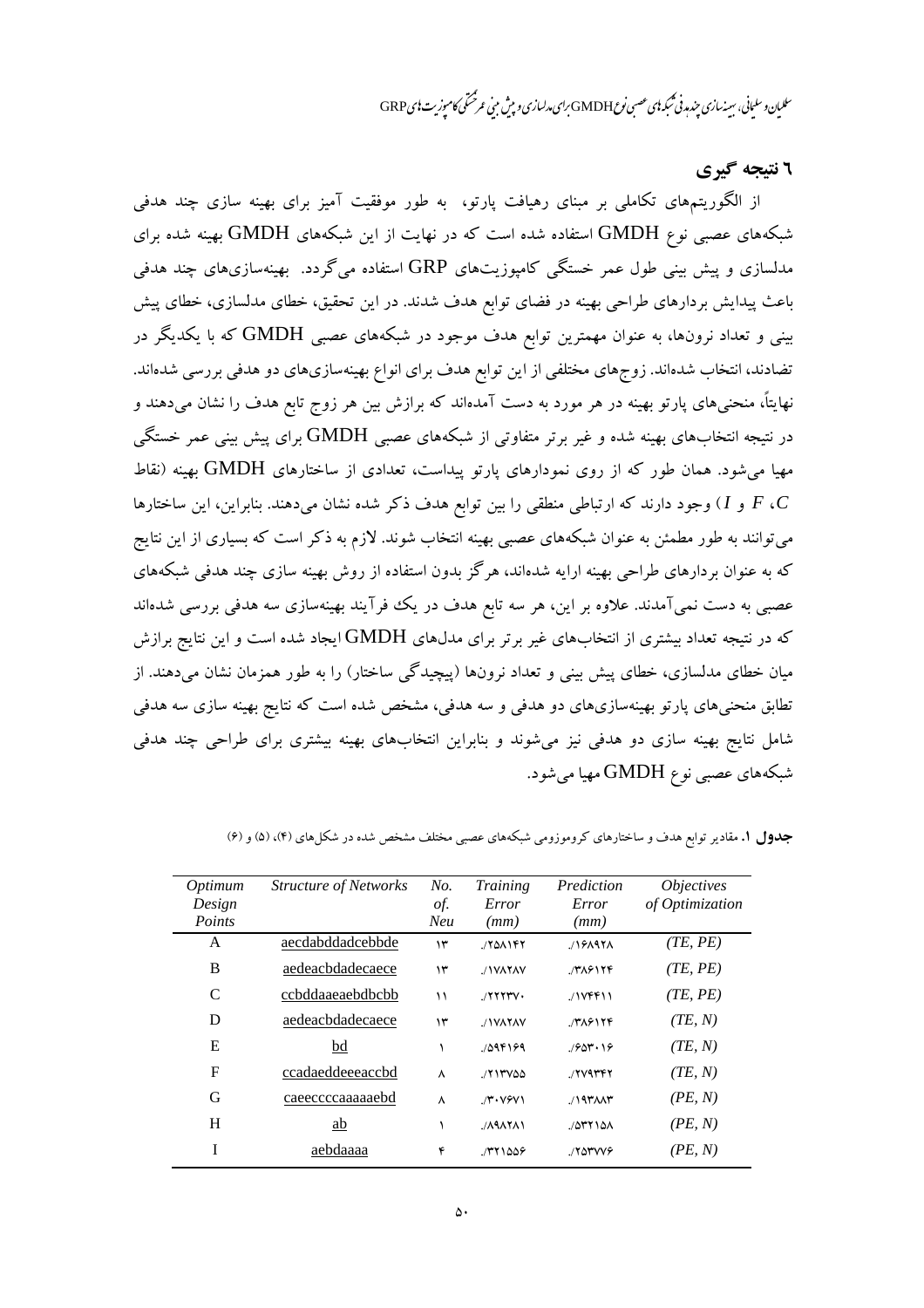مجله ریاضیات کاربردی واحد لاسچان ۳۰ (۱۳۹۰) ع۵-۳۹



نشكل ٢. ساختار كلي الكوريتم II NSGA

**شکل ۱**. مکانیزم ترک در سه ناحیه موجود در کامپوزیتهای تک جهته تحت بارگذاری خستگی، (I) ترک ماتریسی، (II) ترک در فصل مشترك ماتريس و الياف، (III) شكست الياف [۱]



**شکل ۳** . الگوریتم جایگزین — elimination *E*برای حفظ تنوع ژنتیکی



**شکل ٤.** جبهه پارتو حاصل از بهینهسازی با دو تابع هدف خطای آموزش و خطای پیش بینی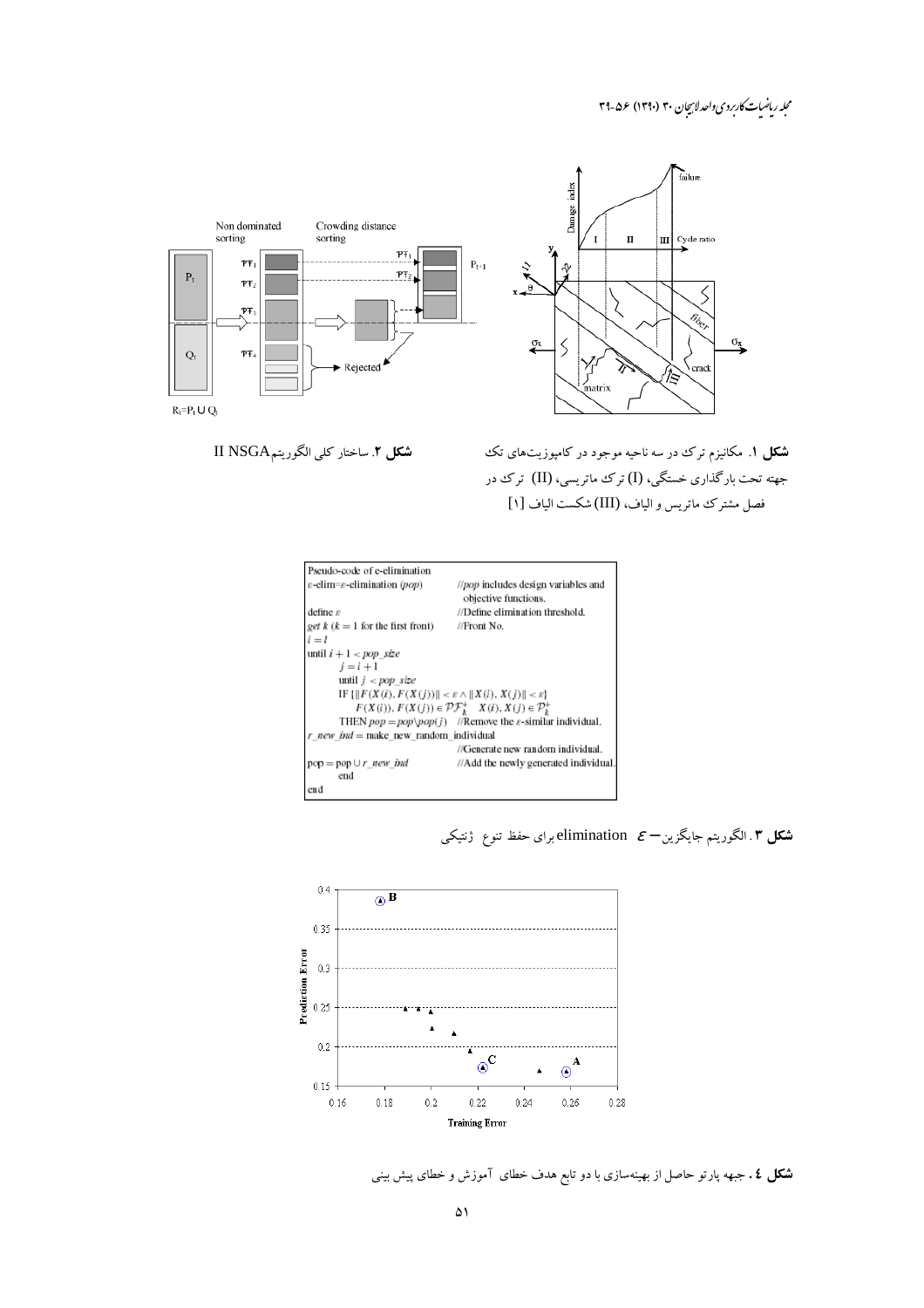

سلىيان وسليانى، بىيەنىيازى چندىدنى ئىبكەنىي عىسى نوع GMDH براى مدلسازى و بېش مېنى عرفځىڭى كامىيەزىت نى GRP

**شکل ٥** . جبهه پارتو حاصل از بهینه سازی با دو تابع هدف خطای آموزش و تعداد نرونها



**شکل ٦** . جبهه پارتو حاصل از بهینه سازی با دو تابع هدف خطای پیش بینی و تعداد نرونها



**شکل ۷ .** ساختار شبکه عصبی متناظر با (a) نقطه C ازشکل(۴)، (b) نقطه I از شکل (۶)، که در آن d ،c ،b ، a و e به ترتیب متغیرهای ورودی هستند  $\theta$  ،  $\theta$  ,  $\frac{\sigma_{\text{max}}}{\sigma_u}, \log \sigma_{\text{max}}$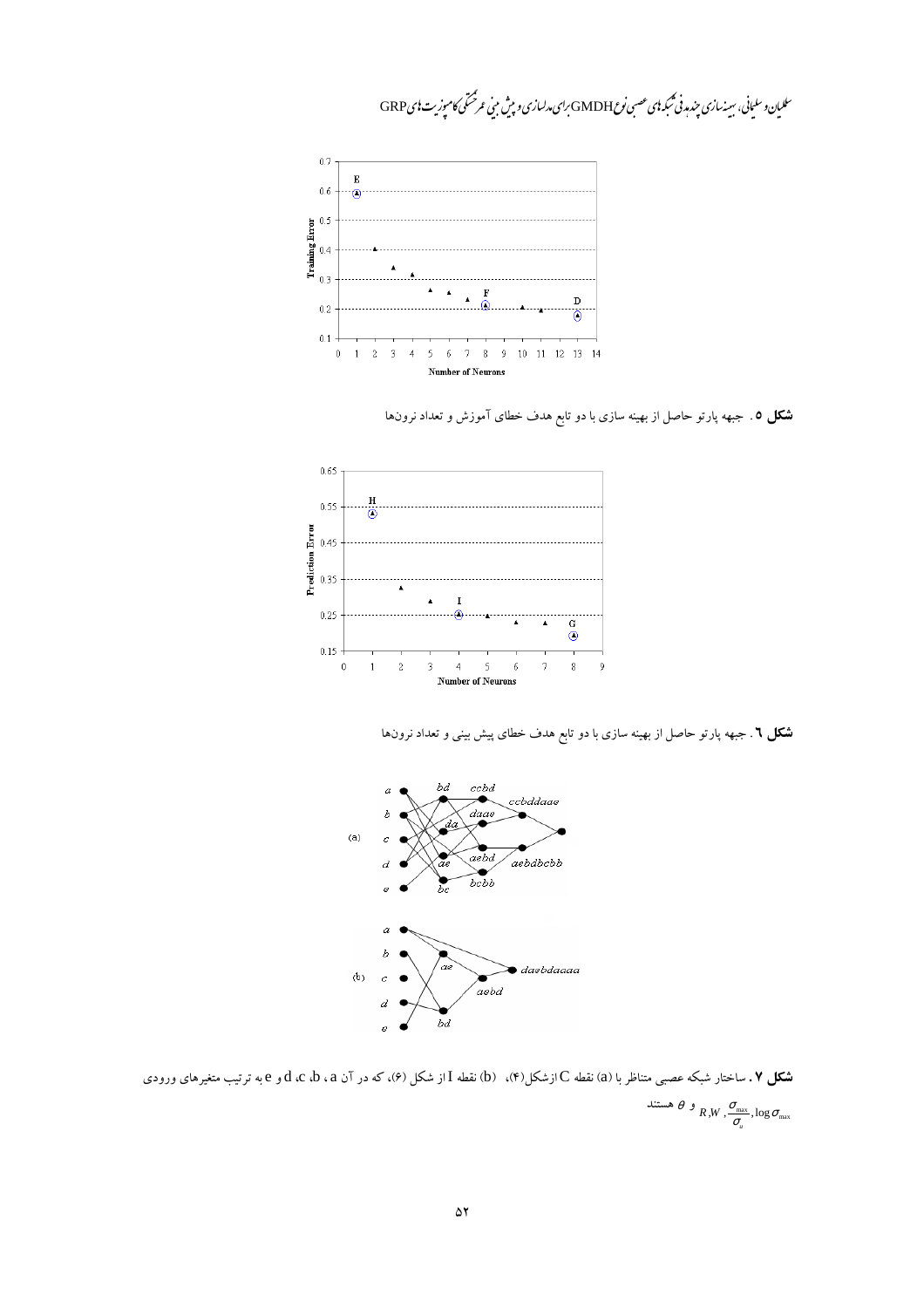## مجله رياضيات كاربردي واحد لاسجان ٣٠ (١٣٩٠) عر٥-٣٩



شکل ۸. نمودار مقایسهای بین دادههای آزمایشگاهی عمر خستگی و مقادیر محاسبه شده توسط مدل GMDH بهینه نقطه C



شکل ۹. نمودار مقایسهای بین دادههای آزمایشگاهی عمر خستگی و مقادیر محاسبه شده توسط مدل GMDH بهینه نقطه I



**شکل ۱۰.** نقاط پارتوی حاصل از بهینه سازیهای دو هدفی و سه هدفی برای مقادیر خطای آموزش در برابر خطای پیش بینی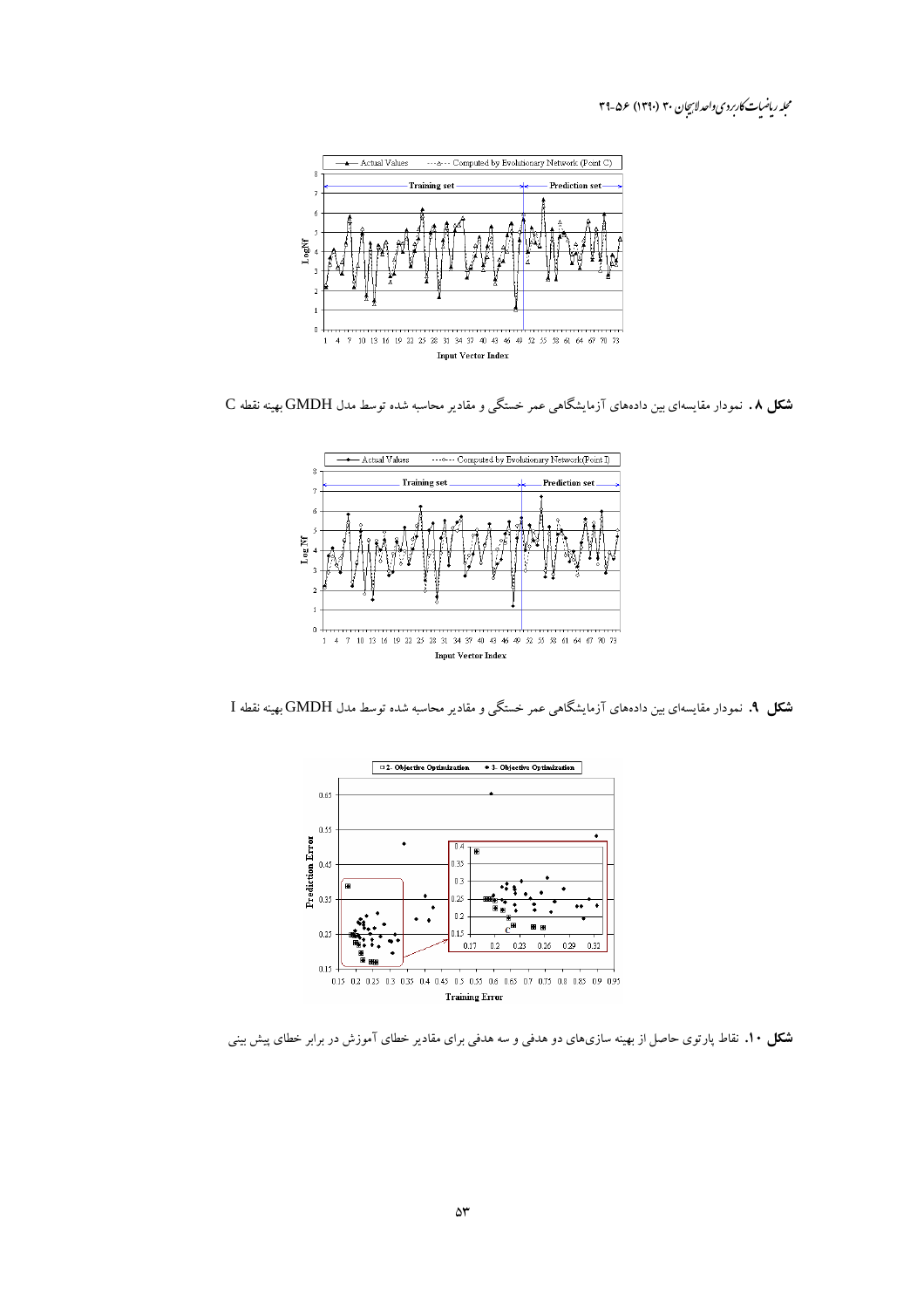



**شکل ۱۱ .** نقاط پارتوی حاصل از بهینهسازیهای دو هدفی و سه هدفی برای مقادیر تعداد نرونها در برابر خطای آموزش



**شکل ۱۲.** نقاط پارتوی حاصل از بهینهسازیهای دو هدفی و سه هدفی برای مقادیر تعداد نرونها در برابر خطای پیش بینی

### منابع

- [۲] منهاج، م. ب.، صیفی پور، ن.، (۱۳۷۷). کاربرد هوش محاسباتی در کنترل. مرکز نشر پروفسور حسابے .
- [۵] نریمانزاده، ن.، درویزه، ا.، جمالی، ع.، (۱۳۸۳)، تعیین بهینهای ساختار شبکه های عصبی بهبود یافته از نوع GMDH با استفاده از الگوریتم ژنتیک برای فرآیند جوشکاری انفجاری. کنفرانس مهندسی مکانیک.
- [۶] سلملیان، ک،. (۱۳۸۵). مدلسازی و پیش بینی عمر خستگی مواد کامپوزیت (FRP) با استفاده از شبکه های عصبی GMDH بهینه با چند تابع هدف. پایان نامه کارشناسی ارشد دانشگاه گیلان.
- [1] Varvani-Farahani, A., Haftchenari, H., Panbechi, M., (2006). An energy- based fatigue damage parameter for off-axis unidirectional fiber reinforced composites. Composite Structures, in press.
- [3] Kawai, M., (2004). A phenomenological model for off-axis fatigue behavior of unidirectional polymer matrix composites under different stress ratios. Composites, Part A, 35, 955-963.
- [4] Ivakhneko, A. G., (1971). Polynomial Theory of Complex Systems. IEEE Trans. Syst. Man & Cybern, SMC-1, 364-378.
- [7] Aymerich, F., Serra, M., (1998). Prediction of fatigue strength of composite laminates by means of neural networks. Key Engng Mater, 144, 231-40.
- [8] Lee, J. A., Almond, D. P., Harris, B., (1999). The use of neural networks for the prediction of fatigue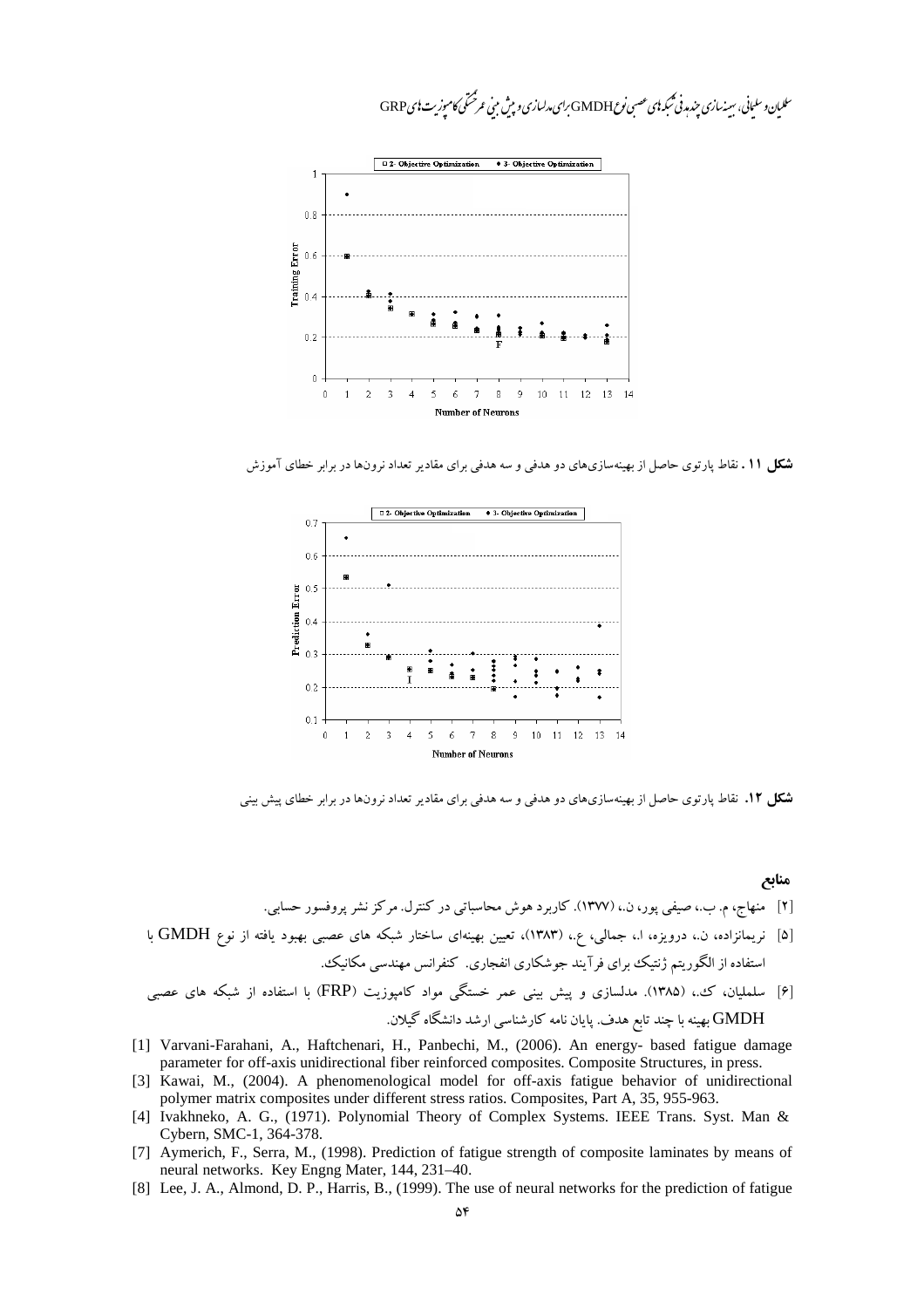lives of composite materials. Composites Part A: Applied Science and Manufacturing, 30(10), 1159– 69.

- [9] Al-Assaf, Y., El Kadi, H., (2001). Fatigue life prediction of unidirectional glass fiber/epoxy composite laminae using neural networks. Composite Structures, 53(1), 65–71.
- [10]Al-Assaf, Y., El Kadi, H., (2005). Fatigue life prediction of composite materials using polynomial classifiers and recurrent neural networks. Composite Structures, Article in press.
- [11]El Kadi, H., Al-Assaf, Y., (2002). Prediction of the fatigue life of unidirectional glass fiber/epoxy composite laminae using different neural network paradigms. Compos Struct, 55(2), 239–46.
- [12]El Kadi, H., Al-Assaf, Y., (2002). Energy-based fatigue life prediction of fiberglass/epoxy composites using modular neural networks. Compos Struct, 57(1–4), 85–9.
- [13]Atashkari, K., Nariman-zadeh, N., Pilechi, A., Jamali, A., Yao, X., (2005). Thermodynamic Pareto Optimization of Turbo Engines using Multi-objective Genetic Algorithms. International Journal of Thermal Science, 44, 1061-1071.
- [14]Nariman-zadeh, N., Atashkari, K., Jamali, A., Pilechi, A., Yao, X., (2005). Inverse Modelling of Multi-objective Thermodynamically Optimized Turbo Engines using GMDH-type Neural Networks and Evolutionary Algorithms. Engineering Optimization, Taylor & Francis Group, 37(5), 437-462.
- [15]Farlow, S. J., (1984). Self-organizing Method in Modelling: GMDH type algorithm. Marcel Dekker Inc.
- [16]Mueller, J. A., Lemke, F., (2000). Self-Organising Data Mining. An Intelligent Approach to Extract Knowledge from Data. Pub. Libri, Hamburg.
- [17]Iba, H., deGaris, H., Sato, T., (1996). A numerical Approach to Genetic Programming for System Identification. Evolutionary Computation, 3(4), 417-452.
- [18]Fonseca, C. M., Fleming, P. J., (1993). Genetic algorithms for multi-objective optimization: Formulation, discussion and generalization. Proc. Of the Fifth Int. Conf. On genetic Algorithms, Forrest S. (Ed.), San Mateo, CA, Morgan Kaufmann, 416-423.
- [19]Press, W. H., Teukolsky, S. A., Vetterling, W. T., Flannery B. P., (1992). Numerical Recipes in FORTRAN. The Art of Scientific Computing, 2nd Edition, Cambridge University Press.
- [20]Nariman-Zadeh, N., Darvizeh, A., Darvizeh, M., Gharababaei, H., (2002). Modeling of explosive cutting process of plates using GMDH-type neural network and singular value decomposition. Journal of Materials Processing Technology, 128(1), 80-87(8).
- [21]Pareto, V., (1896). Cours d'economic ploitique. Lausanne, Switzerland, Rouge.
- [22]Rosenberg, R. S., (1967). Simulation of genetic populations with biochemical properties. PhD Thesis, University of Michigan, Ann Harbor, Michigan.
- [23] Schaffer, J. D., (1985). Multiple objective optimization with vector evaluated genetic algorithms. Proc. of First Int. Conf. On Genetic Algorithms and Their Applications, Ed. Grefenstette, J.J., 93- 100.
- [24]Zitzler, E., Thiele, L., (1998). An evolutionary algorithm for multiobjective optimization: The strength Pareto approach. Tech. Report 43. Computer engineering and communication network Lab, Swiss federal ins. of Tech., Zurich.
- [25]Knowles, J., Corne, D., (1999). The Pareto archived evolution strategy: A new baseline algorithm for multiobjective optimization. Proc. Of the 1999 congress on Evolutionary Computation, Piscataway, NJ: IEEE Service Center, 98-105.
- [26]Horn, J., Nafpliotis, N., Goldberg D. E., (1994). A Niched Pareto Genetic Algorithm for Multiobjective Optimization. Proceedings of the First IEEE Conference on Evolutionary Computation, IEEE World Congress on Computational Intelligence, Volume 1, pages 82-87, Piscataway, New Jersey, IEEE Service Centre.
- [27]Coello Coello, C. A., (1999). A comprehensive survey of evolutionary based multiobjective optimization techniques. Knowledge and Information Systems: An Int. Journal, (3), 269-308.
- [28]Deb, K., (2001). Multi-objective Optimization using evolutionary algorithms. John Wiley, UK.
- [29]Khare, V., Yao, X., Deb, K., (2003). Performance Scaling of Multi-objective Evolutionary Algorithms. Proc. Of Second International Conference on Evolutionary Multi-Criterion Optimization, (EMO'03), Portugal.
- [30]Goldberg, D. E., (1989). Genetic Algorithms in Search, Optimization, and Machine Learning. Addison-Wesley, New York.
- [31]Toffolo, A., Benini, E., (2003). Genetic Diversity as an Objective in Multi-objective evolutionary Algorithms. Evolutionary Computation, 11(2), 151-167, MIT Press.
- [32]Deb, K., Agrawal, S., Pratap, A., Meyarivan, T., (2002). A fast and elitist multi-objective genetic algorithm: NSGA-II. IEEE Trans. On Evolutionary Computation, 6(2), 182-197.